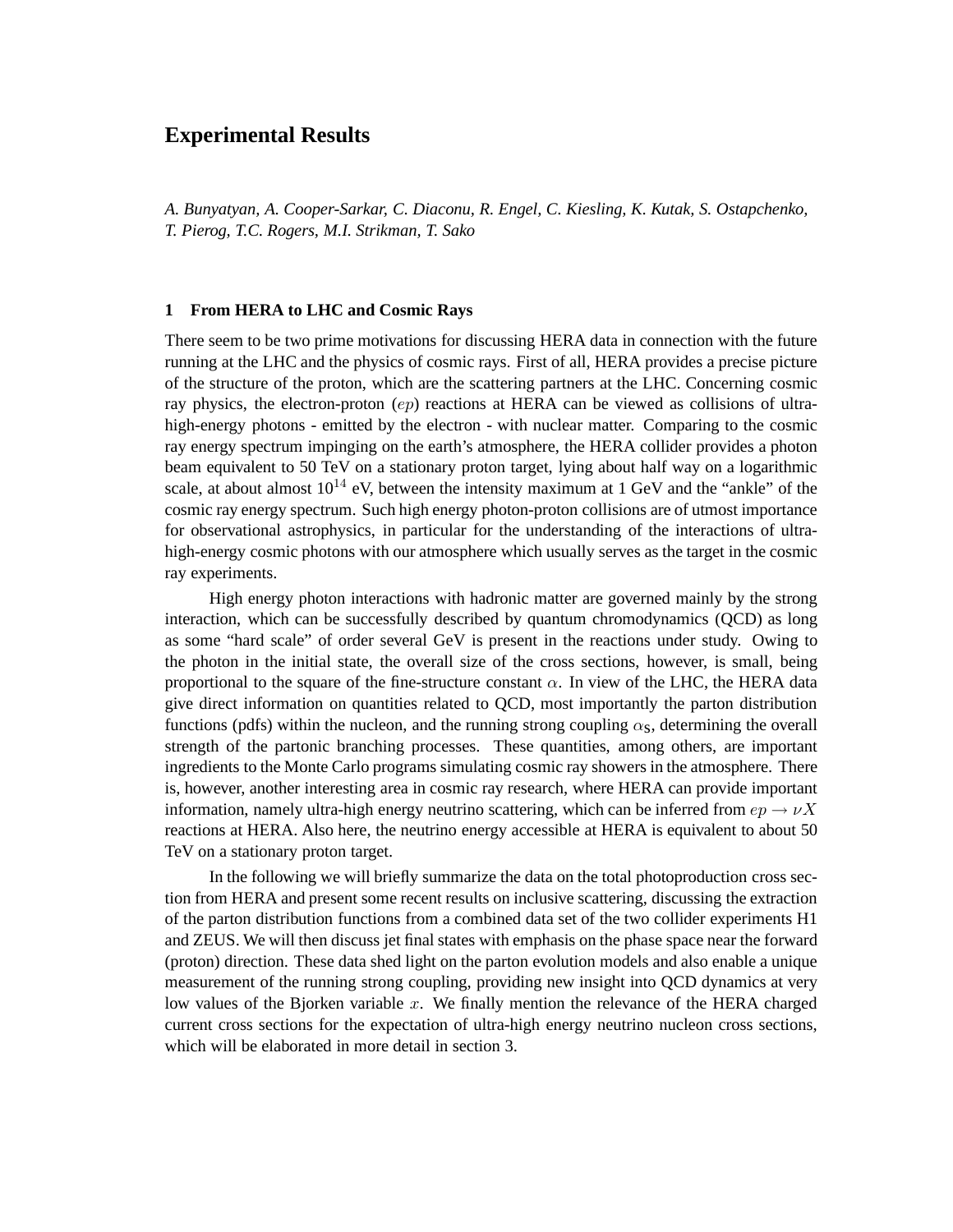**The HERA Physics Mission** One of the most successful tools for unraveling the structure of hadrons, most importantly of the nucleons, is deep-inelastic scattering (DIS) using charged leptons as probes. The HERA collider at the Deutsches Elektronen-Synchrotron DESY in Hamburg has provided the highest available center-of-mass energies for the collision of electrons and positrons with protons. HERA has been running from 1992 until mid 2007, accumulating a total of about 500  $pb^{-1}$  for each of the two colliding beam experiments H1 [1] and ZEUS [2]. The data taking was divided into two phases, separated by a massive luminosity upgrade program in the years 2001-2002. As a further benefit of the upgrade, HERA also provided longitudinally polarized electron and positron beams, giving access to sensitive tests of the electroweak theory and allowing to carry out unique searches for the production of new heavy particles. While the electroweak sector was tested in electron-quark scattering at an unprecedented level, the hope for discovering "New Physics" at HERA did not materialize.

**Photoproduction at HERA** Measuring the total hadronic photoproduction cross section at high center-of-mass energies gives access to the asymptotic behavior of cross sections in general. The energy dependences of the total cross sections for pp,  $\bar{p}p$ ,  $Kp$  and  $\pi p$  are well described by Regge theory [3]. Phenomenological fits based on this (non-perturbative) theory are successfully parameterizing all the hadronic cross sections in the full energy range (above the s-channel resonance region) using the common form

$$
\sigma_{\rm tot} = A \cdot s^{\epsilon} + B \cdot s^{-\eta},
$$

where s is the square of the center-of-mass energy and A and B are constants. The parameter  $\epsilon$ describes the weak energy dependence at high energies  $(1 + \epsilon \text{ is the "Pomeron intercept", which}$ is about 1.09).



Fig. 1: Lowest order Feynman diagram for deepinelastic electron-proton scattering in the parton picture, showing the relevant kinematic quantities characterizing inclusive DIS reactions and photoproduction (see text). The hadronic final state "fragmented" from the scattered and spectator partons is indicated by X.

The photon-proton total cross section is measured in the process  $ep \rightarrow e\gamma p \rightarrow eX$ , where the initial state electron has radiated a photon, which is then absorbed by the proton, producing a hadronic final state  $X$ . The event kinematics (see fig. 1 for a general lowest order Feynman diagram) is best described in terms of the Lorentz-invariant photon virtuality  $Q^2$ , and the event inelasticity  $y$ , both defined as

$$
Q^2 = -q^2 = -(k - k')^2
$$

and

$$
y = \frac{p \cdot q}{p \cdot k}.
$$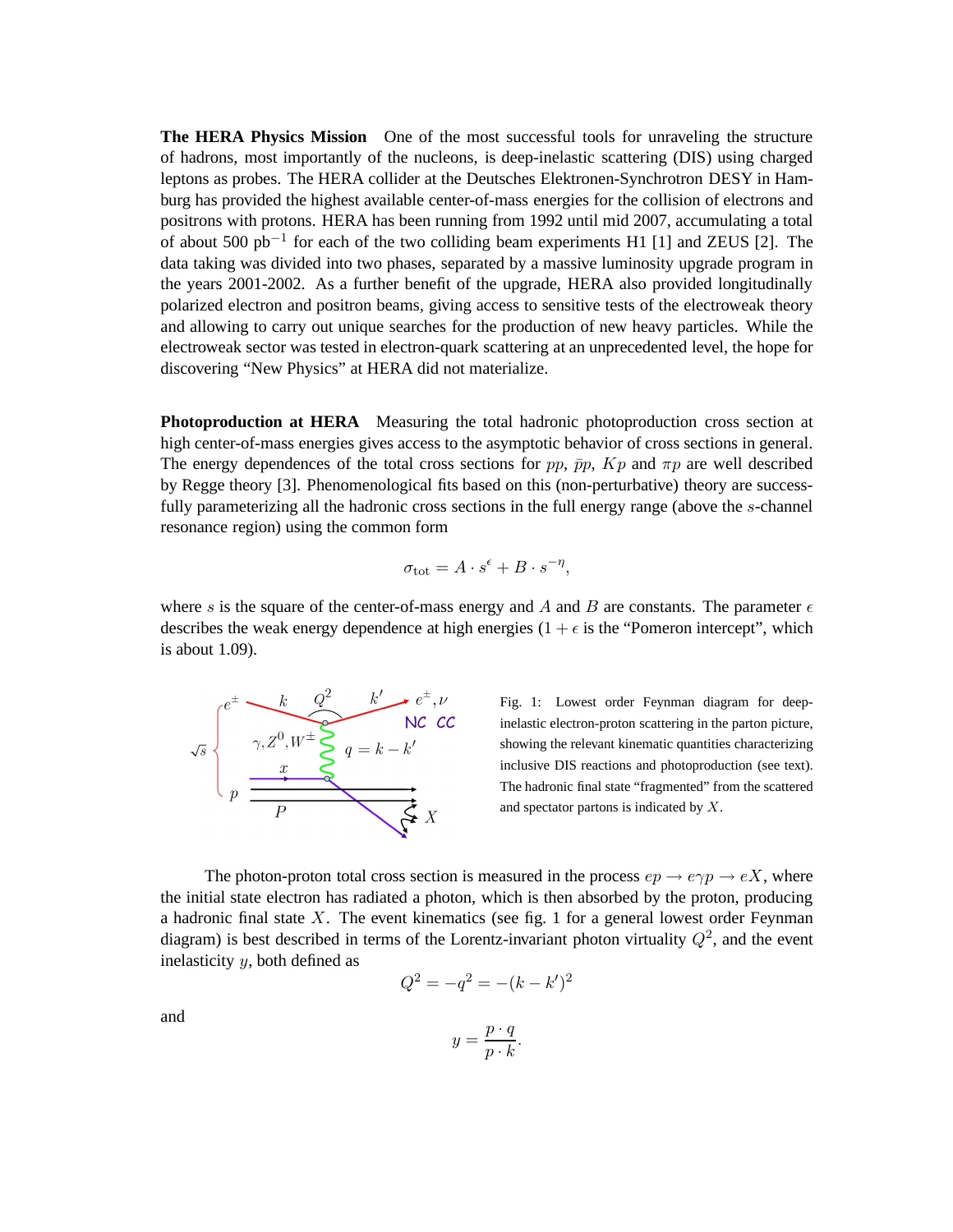The square of the photon-proton center-of-mass energy  $W$ , i.e. the mass squared of the hadronic system  $X$ , is given by

$$
W^2 = (q+p)^2 = 4E_e E_p y.
$$

The photon virtuality has a kinematic minimum due to the finite electron mass  $m_e$ , and is given by

$$
Q_{\min}^2 = \frac{m_e^2 y^2}{1 - y}.
$$

The photoproduction cross section is related to the double differential electroproduction cross section (which is actually observed experimentally) by the equivalent photon approximation [4], which can be written as

$$
\frac{d^2 \sigma^{ep}}{dy dQ^2} = \frac{\alpha}{2\pi Q^2} \left[ \left( \frac{1 + (1 - y)^2}{y} - \frac{2(1 - y)}{y} \frac{Q_{\text{min}}^2}{Q^2} \right) \cdot \sigma_T^{\gamma p} (y, Q^2) + \frac{2(1 - y)}{y} \cdot \sigma_L^{\gamma p} (y, Q^2) \right],
$$

where  $\sigma_T^{\gamma p}$  $_{T}^{\gamma p}$  ( $\sigma_{L}^{\gamma p}$  $\chi_L^{\gamma p}$ ) is the cross section for transversely (longitudinally) polarized photon on protons. Since the virtuality of the photon is small by excluding deep inelastic scattering events ( $Q_{\text{max}}^2 \sim$ 0.02 GeV<sup>2</sup>), the longitudinal cross section is expected to be small. Integrating over  $Q^2$  gives the total  $\gamma p$  cross section in terms of the single ep differential cross section:

$$
\sigma_{\text{tot}}^{\gamma p}(y) = \frac{2\pi}{\alpha} \left[ \frac{1+(1-y)^2}{y} \ln \frac{Q_{\text{max}}^2}{Q_{\text{min}}^2} - \frac{2(1-y)}{y} \left( 1 - \frac{Q_{\text{min}}^2}{Q_{\text{max}}^2} \right) \right]^{-1} \cdot \frac{d\sigma^{ep}(y)}{dy}
$$

The event inelasticity  $y$  is given by the acceptance of the electron tagging systems and can be integrated over, so that  $\sigma_{tot}^{\gamma p}(W)$  can be determined. The results of the measurements from HERA [5, 6] are shown in fig 2, together with the low energy data [7] and a phenomenological Regge fit [8] using hadron data, marked as "DL98". The compatibility of the photoproduction cross section with the hadronic data supports the universal energy dependence of all total cross sections at asymptotic energies.

**Quantum Chromodynamics in the HERA Regime** Quantum Chromodynamics (QCD) is expected to describe the strong interactions between quarks and gluons. At distances small compared to the nucleon radius, or equivalently large momentum transfer  $Q^2$  where the strong coupling  $\alpha_s$  is small, perturbative QCD (pQCD) gives an adequate quantitative account of hadronic processes. The total cross sections, however, are dominated by long range forces ("soft interactions"), where a satisfactory understanding of QCD still remains a challenge. This is most importantly so also for all transitions of partons to hadrons in the final state ("fragmentation process"). In addition, non-perturbative effects govern the DIS kinematics through the momentum distribution ("parton distribution functions", or "pdfs") of the initial partons, interacting with the electrons via photon or  $Z^0$  exchange (see fig.1). The latter is important only at very large  $Q^2$ , i.e. around or beyond the mass of the  $Z<sup>0</sup>$ . The division between the non-perturbative and the perturbative regimes is defined by the factorization scale, which should be sufficiently large ( $\mathcal{O}$ (few GeV<sup>2</sup>) to hope for a convergent perturbative expansion in the strong coupling constant  $\alpha_s$ .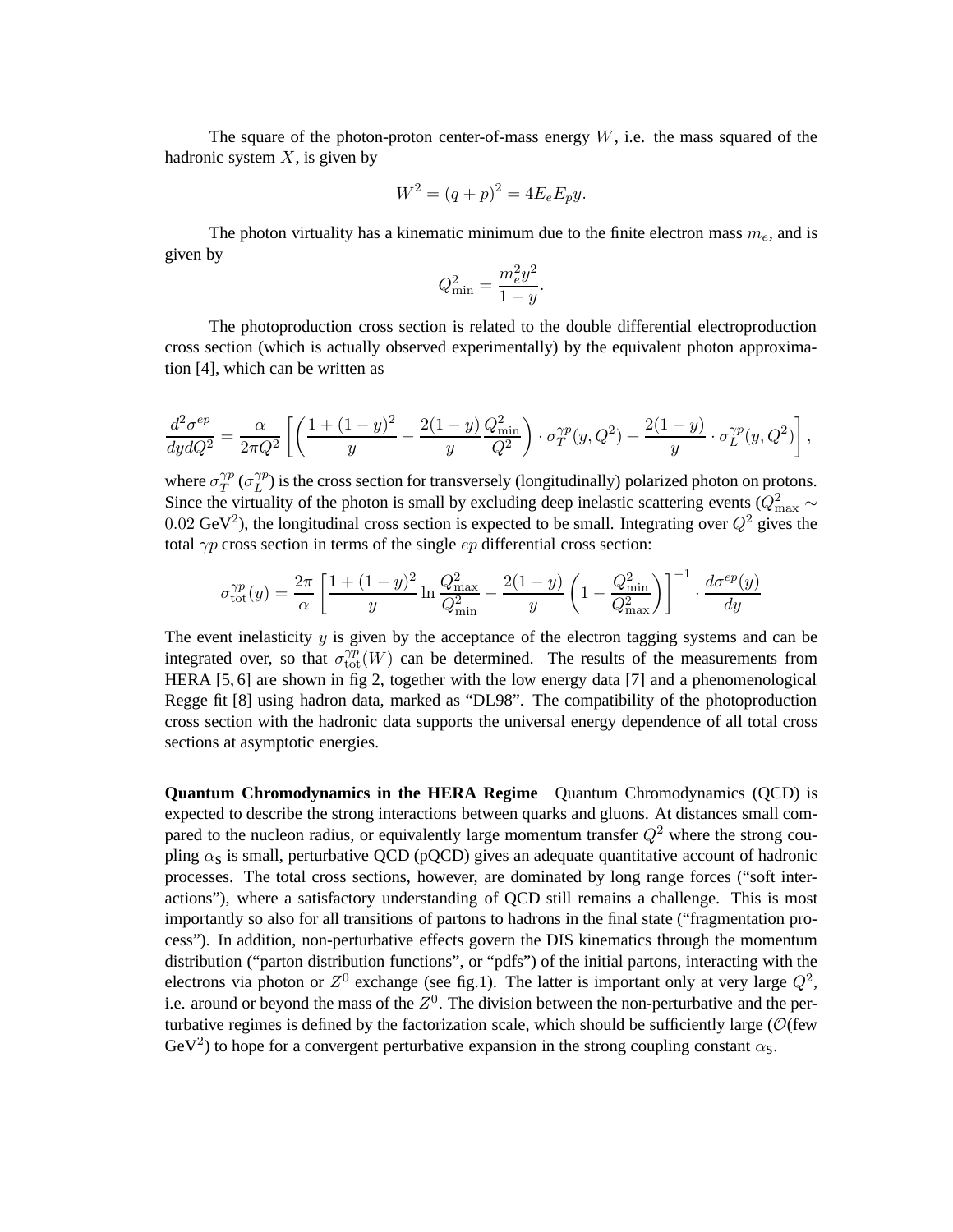

Fig. 2: Measurements of the total photoproduction cross section  $\sigma_{\gamma p}$  for positron-proton scattering from early measurements of H1 [5] and ZEUS [6].

Within the framework of perturbative QCD, the DIS cross section at the parton level is generically given by

$$
\sigma = \sum_{i} \sigma_{\gamma^*i}(Q^2) \otimes x f_i(x, Q^2),\tag{1}
$$

where  $Q^2$  is the virtuality of the exchanged boson (here: the virtual photon  $\gamma^*$ ), x is the momentum fraction (Bjorken x) of the incoming parton, and  $\sigma_{\gamma * i}$  is the total virtual photon-parton cross section. In this expression the factorization theorem of QCD [9] has been used, separating the cross section into a hard scattering part between the exchanged virtual photon and the incoming parton  $i$ , convoluted with a part (including a non-perturbative contribution) describing the momentum distribution  $xf_i(x, Q^2)$  of parton i within the proton. In eq.(1) one recognizes the incoherent summing of quark contributions, which is justified by the property of asymptotic freedom. Asymptotic freedom states that the interaction between the partons within the proton, characterized by the strong coupling constant  $\alpha_s$  become weak at large  $Q^2$  ( $\alpha_s \to 0$  as  $Q^2 \rightarrow \infty$ ). In this way the scattering process of the electron with the partons of the proton can be treated incoherently.

Figure 1 also indicates the kinematics in the HERA regime. Here,  $s$  is the square of the total ep center of mass energy. The four-momentum transfer squared  $Q^2$  is given by the scattered electron alone, the Bjorken variable  $x$  and the inelasticity  $y$  (equal to the energy fraction transferred from the electron to the virtual photon in the proton rest frame, see above), with  $x$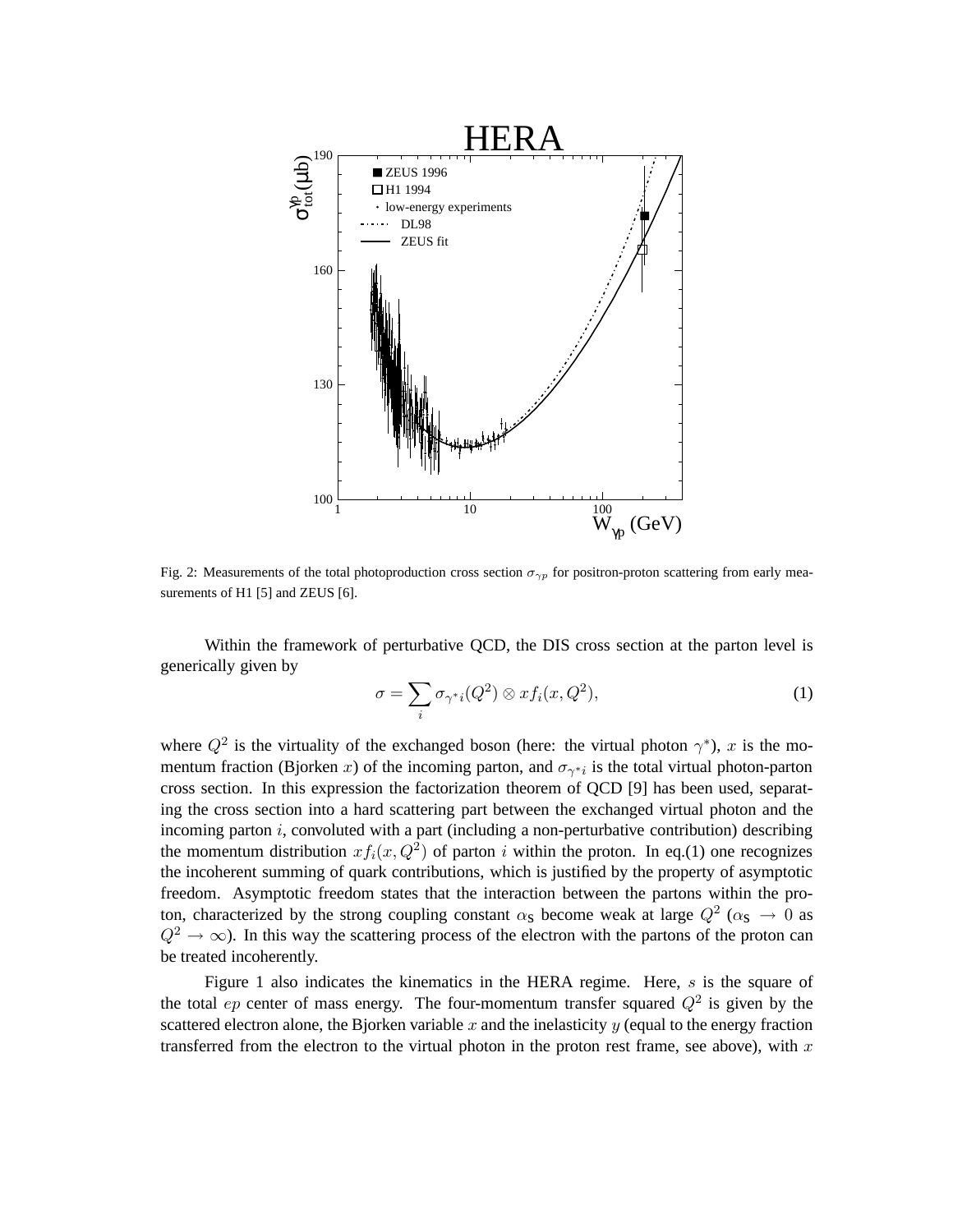given by

$$
x = \frac{Q^2}{2 P \cdot q}.\tag{2}
$$

Only two of the three quantities in eq. (2) are independent, they are related via  $Q^2 = sxy$ . Another interesting quantity is the total mass  $M_X$  of the hadronic final state, given by

$$
M_X^2 \equiv W^2 = (q+P)^2 = \frac{Q^2(1-x)}{x}
$$
 (3)

This relation shows that low x reactions correspond, at fixed  $Q^2$ , to large values of  $W^2$ , i.e. large invariant masses of the hadronic final state. Due to the high colliding beam energies (protons at 920 GeV, electrons at 27.6 GeV), HERA provided a large range of exploration for x and  $Q^2$ , extending the reach of previous fixed target experiments by more than 2 orders of magnitude in x and  $Q^2$ .

The double differential cross section for  $ep$  scattering is written in terms of structure functions as (see, e.g. [10] )

$$
\frac{d^2\sigma (e^{\pm}p)}{dx\,dQ^2} = \frac{2\pi\alpha^2}{xQ^4}Y_+\left[F_2 - \frac{y^2}{Y_+}F_L \mp \frac{Y_-}{Y_+}xF_3\right],\tag{4}
$$

where the functions  $Y_{\pm}$  are given by  $Y_{\pm} = 1 \pm (1 - y)^2$ , and the structure functions, apart from coupling constants, are combinations of the parton distribution functions. For the case of pure photon exchange, valid at low  $Q^2$ , one obtains

$$
F_2(x, Q^2) = \sum_{i=u,d,...} e_i^2 x f_i(x, Q^2).
$$
 (5)

where the sum extends over all partons within the proton of charge  $e_i$ . As indicated in fig. 1, all reactions with neutral boson exchange are called "neutral current (NC)" reactions, those with  $W^{\pm}$ exchange (here the final state lepton is a neutrino) are called "charged current (CC)" reactions.

The non-perturbative parton distribution functions  $f_i(x)$  cannot be calculated from first principles and have therefore to be parameterized at some starting scale  $Q_0^2$ . Perturbative QCD predicts the variation of  $f_i$  with  $Q^2$ , i.e.  $f_i = f_i(x, Q^2)$  via a set of integro-differential evolution equations, as formulated by Altarelli and Parisi ("DGLAP" equations, see [11]). The predicted  $Q^2$  dependence ("scaling violations") of the structure function  $F_2$ , see eq. (5), are nicely supported by the data from HERA [12].

**Low** x **Physics and the Parton Distribution Functions** At distances small compared to the nucleon radius, or equivalently large momentum transfer  $Q^2$  between the incoming and outgoing leptons, perturbative QCD (pQCD) gives an adequate quantitative account of hadronic processes in DIS. The most "elementary"observable in electron-proton scattering is the inclusive DIS cross section, where basically only the 4-vectors of the scattered lepton or the produced hadronic final state are measured.

Inclusive ep scattering can be divided into two distinct classes: Neutral current (NC) reactions (ep  $\rightarrow eX$ ), and Charged Current (CC) reactions (ep  $\rightarrow \nu X$ ). In NC reactions, a photon or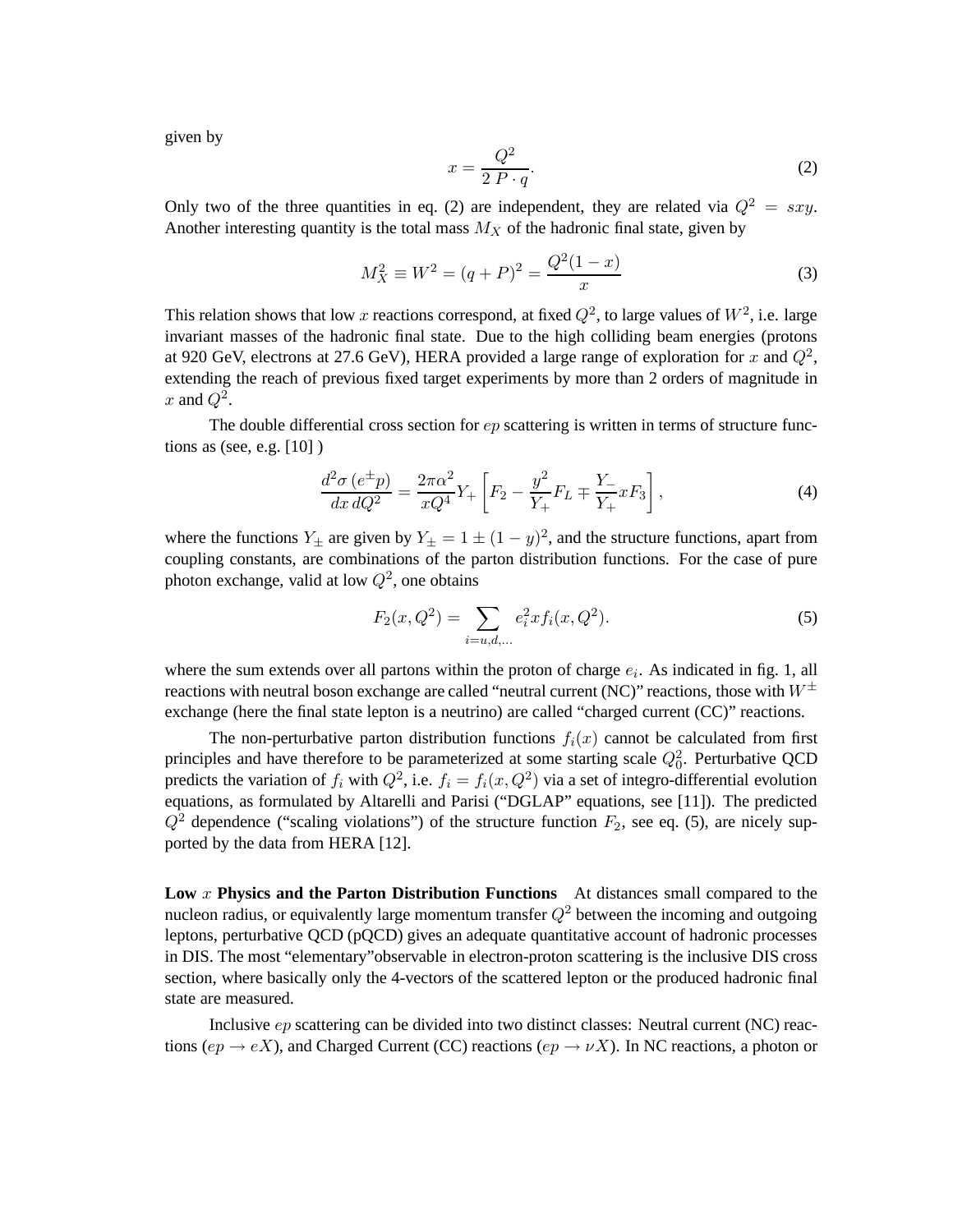

Fig. 3: Measurements of the reduced cross section  $\sigma_r(x, Q^2)$  for positron-proton scattering, based on the combined data of H1 and ZEUS [12]. The data show clear evidence for scaling violations, as expected from gluon emission of the initial quarks participating in the hard scattering process. The scaling violations are very well described by pQCD NLO fit HERAPDF 0.1 [13]. At low  $Q^2$ , the data from some fixed target experiments are also shown.

a  $Z^0$  is exchanged between the electron and a quark emitted from the proton. The corresponding double-differential cross section  $d^2\sigma/dxdQ^2$ , or the so-called "reduced" cross section  $\sigma_r$  factorizing out known kinematic terms, can be written in the following way (similar expressions also hold for the CC reactions):

$$
\sigma_r(x, Q^2) \equiv \left(\frac{xQ^4}{2\pi\alpha^2 Y_+}\right) \frac{d^2\sigma (e^{\pm}p)}{dx \, dQ^2} = F_2 - \frac{y^2}{Y_+} F_L \mp \frac{Y_-}{Y_+} xF_3 \tag{6}
$$

Here, the three (positive definite) structure functions  $F_2$ ,  $F_L$  and  $xF_3$  depend both on x and  $Q^2$ , and contain the (non-perturbative) parton distribution functions (pdfs). The structure function  $F_2$ contains contributions from quarks and antiquarks ( $\sim x(q + \bar{q})$ ),  $F<sub>L</sub>$  is dominated by the gluon distribution ( $\sim xg$ ), and  $xF_3$  is sensitive to the valence quarks ( $\sim x(q - \bar{q})$ ).

At low  $Q^2$  and low y the structure functions  $xF_3$  (from  $Z^0$  exchange) and  $F_L$  (suppressed by the factor  $y^2$ ) can be safely neglected. Residual (small) contributions from  $F_L$  can also be modeled using pQCD. In this case the structure function  $F_2$  can be extracted at each point of x and  $Q^2$  from the "reduced" cross section  $\sigma_r$  (see eq. (6)). Measurements of  $\sigma_r$  from the combined H1 and ZEUS data [12] are shown in fig. 3. The data, most importantly their  $Q^2$  dependence, are very well described by NLO pQCD.

Figure 4 shows the pdfs resulting from the NLO pQCD fit HERAPPDF 0.1 to the combined NC and CC double-differential cross sections from both HERA experiments [13]. The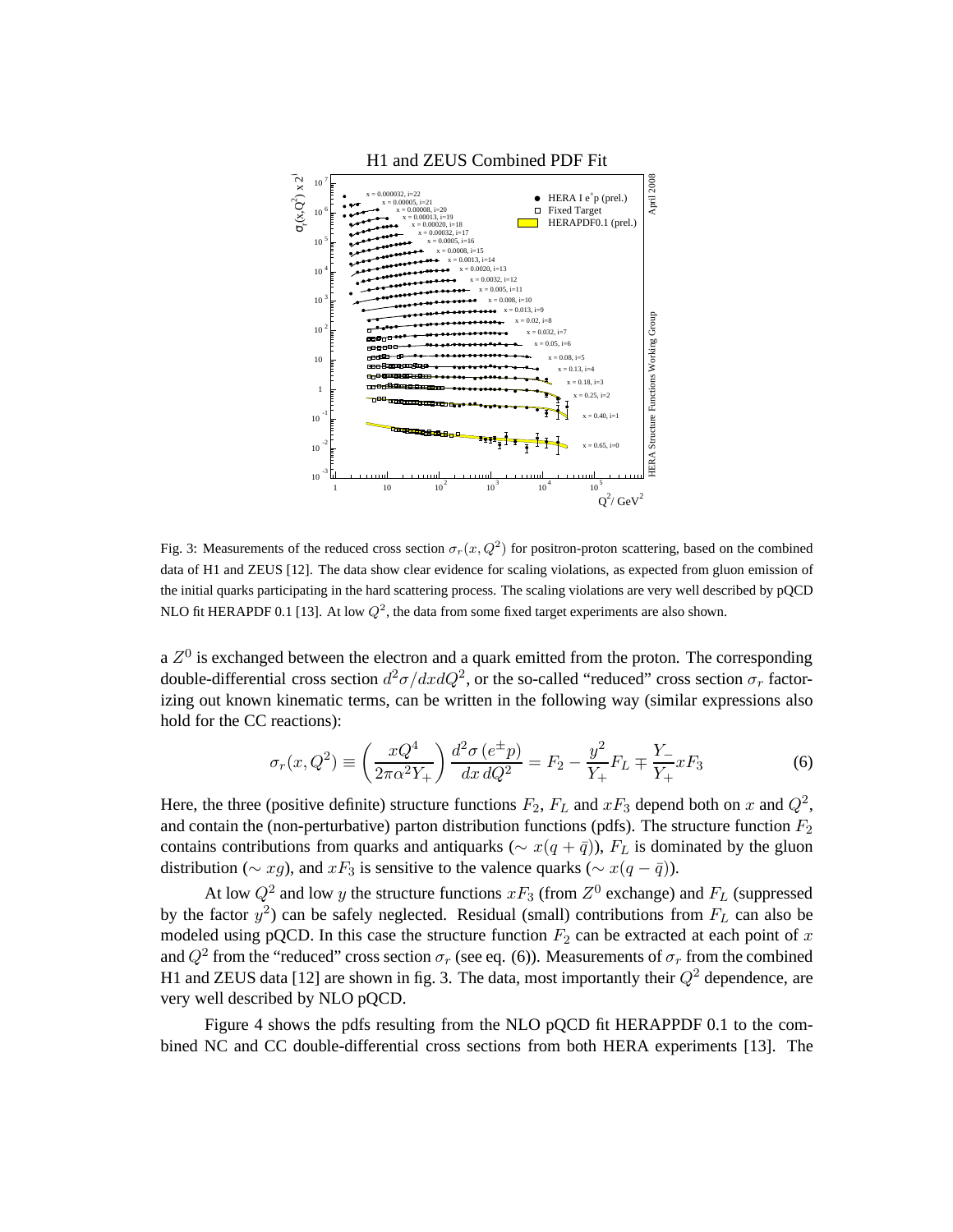

 Fig. 4: The parton distribution functions from QCD fits to the HERA data on NC and CC inclusive reactions, using the combined data from H1 and ZEUS (HERAPDF 0.1) [13].

resulting uncertainties of the pdfs have drastically shrunk due to the combination of the HERA data. It should also be noted that the pdfs for the gluon and the sea quarks, even at the lowest values of Bjorken x, and for all values of  $Q^2$ , keep rising with decreasing x. This means that parton saturation has not been observed within the kinematic range of HERA - assuming that the parameterisation used in the fits would be flexible enough to allow the observation of such behaviour.

From fig. 4 one clearly sees that the gluon distribution is dominating the low  $x$  behavior of the DIS cross sections. At low  $x$ , the structure function  $F_2$  can be satisfactorily parameterized as being proportional to  $x^{-\lambda}$ . Figure 5 shows the values of  $\lambda$  as function of  $Q^2$ . One can observe a clear decrease of  $\lambda$  with decreasing  $Q^2$ , touching the hadron-hadron limit (and also photoproduction, see the left-most data point) at a photon virtuality around  $1 \text{ GeV}^2$ .



Fig. 5: Measurements of the slope of  $F_2$  for deep inelastic scattering as function of  $Q^2$ . To the far left, the photoproduction point  $\epsilon \equiv \lambda$  is also drawn...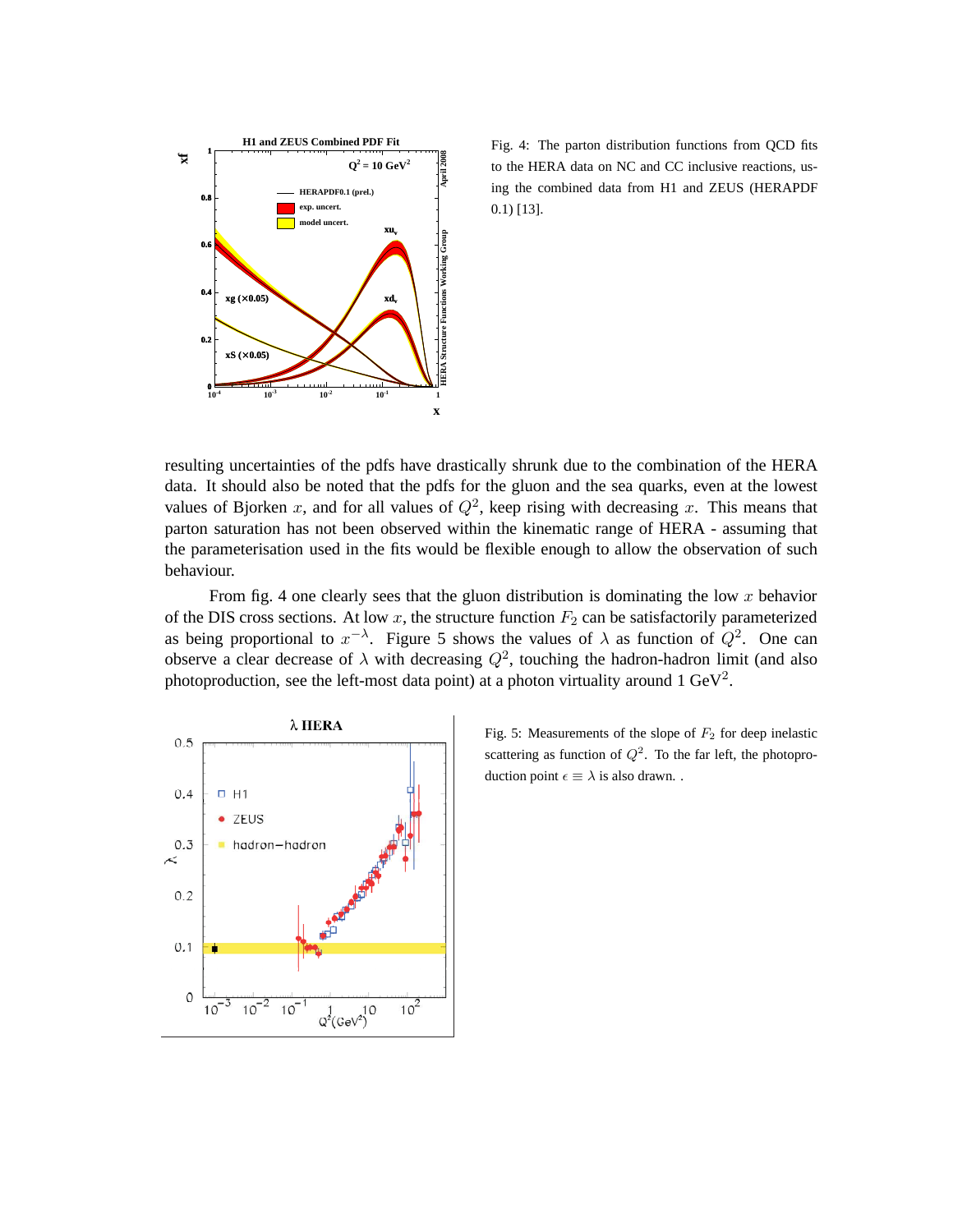**Jet Production** Collimated bundles of particles ("jets") are carrying the kinematic information of the partons emerging from DIS reactions at HERA and other high  $p_t$  colliding beam experiments. The study of jet production is therefore a sensitive tool to test the predictions of perturbative QCD and to determine the strong coupling constant  $\alpha_{\rm S}$  over a wide range of  $Q^2$ .

Several algorithms exist to cluster individual final state hadrons into jets, but most commonly used at HERA is the so-called  $k_T$  clustering algorithm [14]. The jet finding is usually executed in the hadronic center of mass system. which is, up to a Lorentz boost, equivalent to the Breit frame. At the end of the algorithm, the hadrons are collected into a number of jets.



Fig. 6: Feynman diagrams for LO jet production. The upper subgraph is called "QCD Compton", the lower subgraph is called "boson-gluon fusion". Both graphs contribute to two-jet final states. Events with three jets can be interpreted as a di-jet process with additional gluon radiation from one of the involved quark lines, or as a gluon splitting into a quark-antiquark pair. These processes are of order  $\mathcal{O}(\alpha_s^2)$  (NLO).

At leading order (LO) in  $\alpha_s$ , di-jet production (see fig. 6) proceeds via the QCD Compton process  $(\gamma^*q \rightarrow qg)$  and boson-gluon fusion  $(\gamma^*g \rightarrow q\bar{q})$ . The cross section for events with three jets is of  $\mathcal{O}(\alpha_s^2)$ . These events can be interpreted as coming from a di-jet process with additional gluon radiation or gluon splitting (see caption of fig. 6), bringing the QCD calculation to next-to-leading order (NLO).

In jet physics, two different "hard" scales can be used to enable NLO (and higher) calculations: the variable  $Q$ , and the transverse energy  $E_T$  of the jets. Figure 7 shows the differential cross sections for inclusive jet production at high  $Q^2$  as measured by the ZEUS Collaboration [15], both with respect to  $Q^2$  and  $E_T$ . The data are compared to NLO calculations, using the renormalization and factorization scales as indicated in the figure. Both schemes are able to describe the data very well, indicating the validity of the choice of any of the two hard scales. Given the experimental and theoretical uncertainties at these large scales, no higher order (beyond NLO) corrections seem necessary.

**Forward Jets** All of the analyses regarding the observables mentioned in the previous chapters rest on the DGLAP  $Q^2$  evolution scheme for the pdfs involved. Potential deviations observed a certain regions of phase space (low x, low  $Q^2$ ) are usually attributed to the limited order of the presently computed QCD matrix elements (LO, NLO, sometimes NNLO). Especially for low x  $(\approx 10^{-4})$ , but sufficiently large  $Q^2$  (> a few GeV<sup>2</sup>), there has been a vivid debate about the validity of the DGLAP approach. In this kinematic regime the initial parton in the proton can induce a QCD cascade, consisting of several subsequent parton emissions, before eventually an interaction with the virtual photon takes place (see fig. 8). QCD calculations based on the "direct" interaction between a point-like photon and a parton from the evolution chain, as given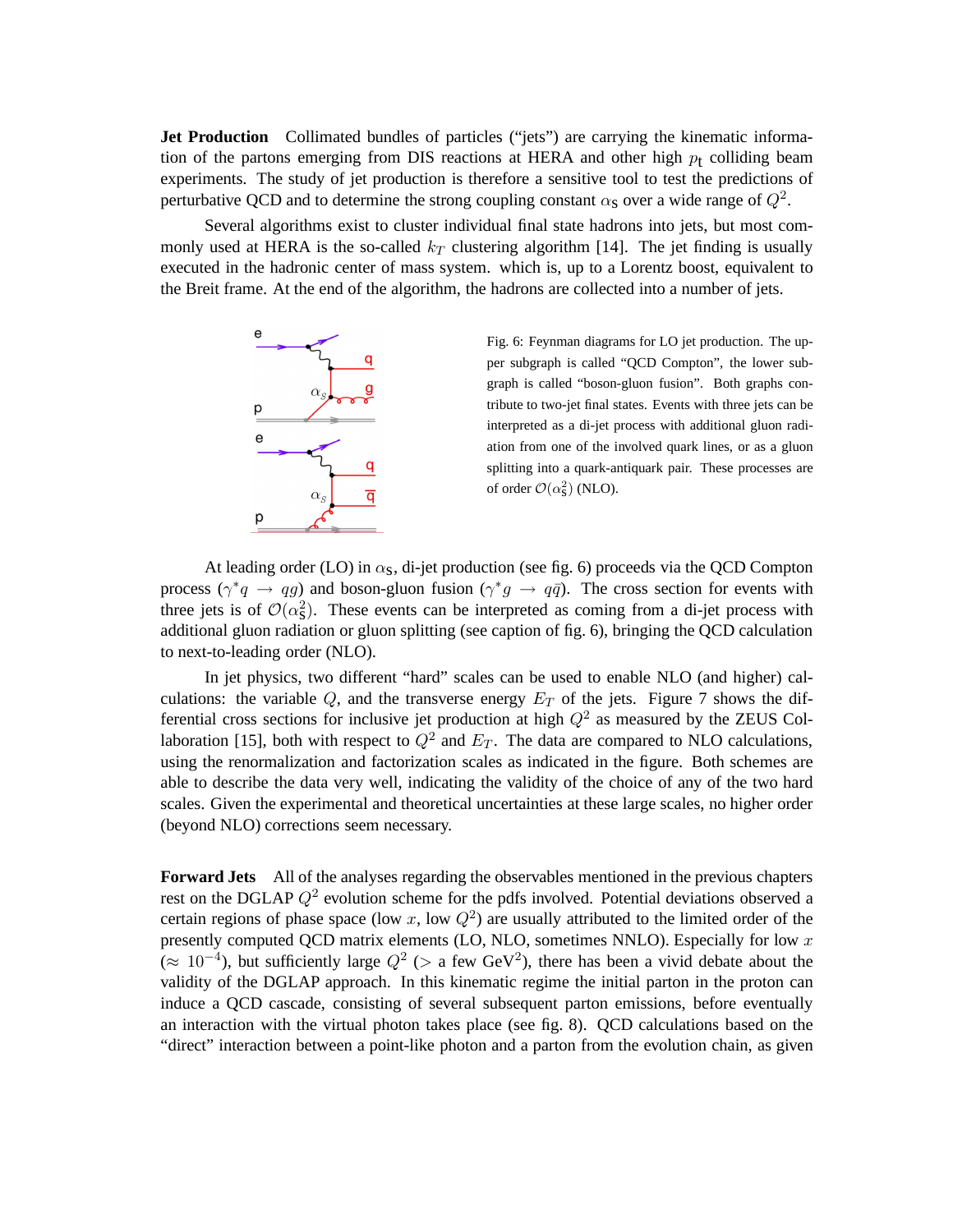

Fig. 7: Differential cross sections for inclusive jet production from the ZEUS experiment [15]. Also shown are the predictions from next-to-leading order QCD calculations, which give a good description of the data.

by the DGLAP approach, are very successful in describing, e.g. the unexpected rise of  $F_2$  with decreasing x over a large range in  $Q^2$  [16].



Fig. 8: Schematic diagram of ep scattering producing a forward jet. The evolution in the longitudinal momentum fraction x, from large  $x_{\text{jet}}$  to small  $x_{\text{Bj}}$ , is indicated.

For low values of x, there is, however, a technical reason to question the validity of the DGLAP evolution approach: Since it resums only leading  $\log(Q^2)$  terms, the approximation may become inadequate for very small x, where  $log(1/x)$  terms become important in the evolution equations. In this region the BFKL scheme [17] is expected to describe the data better, since in this scheme terms in  $log(1/x)$  are resummed.

The large phase space available at low  $x$  (see eq.(3)) makes the production of forward jets (in the angular region close to the proton direction) a particularly interesting topic for the study of parton dynamics, since jets emitted in this region lie well away in rapidity from the photon end of the evolution ladder (see fig. 8). Concerning the forward jets there is a clear dynamic distinction between the DGLAP and BFKL schemes: In the DGLAP scheme, the parton cascade resulting from hard scattering of the virtual photon with a parton from the proton is ordered in parton virtuality. This ordering along the parton ladder implies an ordering in transverse energy  $E<sub>T</sub>$  of the partons, so that the parton participating in the hard scatter has the highest  $E<sub>T</sub>$ . In the BFKL scheme there is no strict ordering in virtuality or transverse energy. The BFKL evolution therefore predicts that a larger fraction of low x events will contain high- $E_T$  forward jets than is predicted by the DGLAP evolution.

Both ZEUS [18] and H1 [19] have studied forward jet production, where "forward" typically means polar emission angles less than about 20 degrees relative to the proton direction. As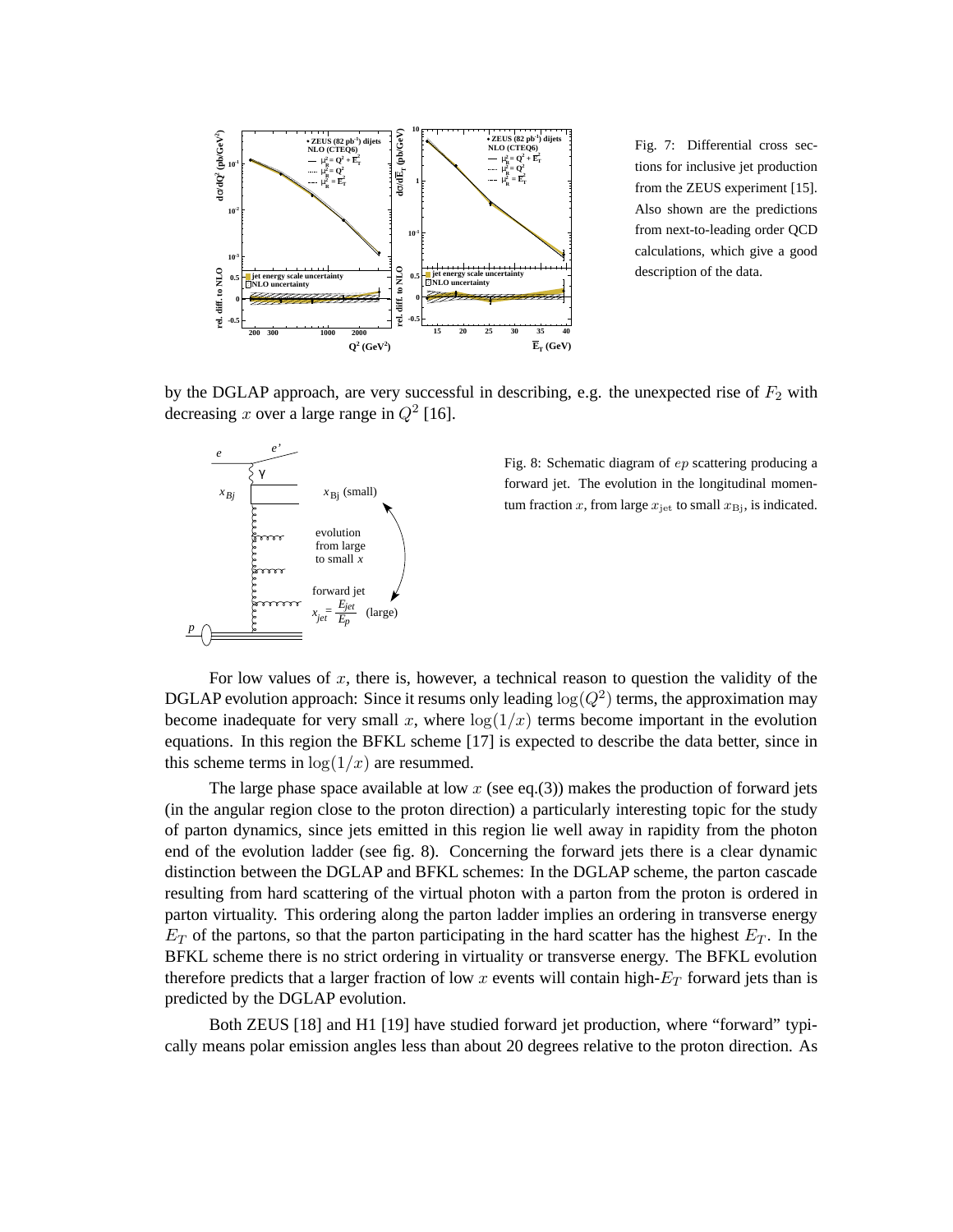a first example, the single differential cross sections  $d\sigma/dx$  from H1 are shown in fig. 9. The data are compared to LO and NLO QCD calculations [20] (a), and several Monte Carlo models (b and c). The NLO calculation in (a) is significantly larger than the LO calculation. This reflects the fact that the contribution from forward jets in the LO scenario is kinematically suppressed. Although the NLO contribution opens up the phase space for forward jets and considerably improves the description of the data, it still fails by a factor of 2 at low x. In fig. 9b the predictions from the CASCADE Monte Carlo program [21] is shown, which is based on the CCFM formalism [22]. The CCFM equations provide a bridge between the DGLAP and BFKL descriptions by resumming both  $\log(Q^2)$  and  $\log(1/x)$  terms, and are expected to be valid over a wider x range. The model predicts a somewhat harder x spectrum, and fails to describe the data at very low  $x$ . In part (c) of the figure, the predictions ("RG-DIR") from the LO Monte Carlo program RAPGAP [23] is shown, which is supplemented with initial and final state parton showers generated according to the DGLAP evolution scheme. This model, which implements only direct photon interactions, gives results similar to the NLO calculations from part (a), and falls below the data, particularly at low  $x$ . The description is significantly improved, if contributions from resolved virtual photon interactions are included ("RG-DIR+RES"). However, there is still a discrepancy in the lowest  $x$ bin, where a possible BFKL signal would be expected to show up most prominently. The Color Dipole Model (CDM) [24], which allows for emissions non-ordered in transverse momentum, shows a behavior similar to RG-DIR+RES.



Fig. 9: Single differential cross sections for forward jets as functions of x from the H1 experiment [19], compared to NLO predictions [20] in (a), and QCD Monte Carlo models [23, 24] in (b) and (c). The dashed line in (a) shows the LO contribution.

For a more detailed study the forward jet sample was divided into bins of  $p_{t,jet}^2$  and  $Q^2$ . The triple differential cross section  $d^3\sigma/dxdQ^2dp_{t,jet}^2$  versus x is shown in fig. 10 for several regions in  $Q^2$  and  $p_{t,jet}^2$ . In addition, the expectations from the above mentioned QCD models are presented. Using the ratio  $r = p_{t,jet}^2/Q^2$ , various regimes can be distinguished: For  $p_{t,jet}^2$  <  $Q^2$  ( $r$  < 1) one expects a DGLAP-like behavior, dominated by direct photon interactions (see fig. 10 c). Due to the large bin sizes, however, the ranges of r can be quite large, so that r in this bin can assume values up to 1.8 due to admixtures from events with  $p_{t,jet}^2 > Q^2$ . This may explain why the DGLAP direct model (RG-DIR), although closer to the data in this bin than in any other, does not quite give agreement with the data except at the highest  $x$ -bin. In the region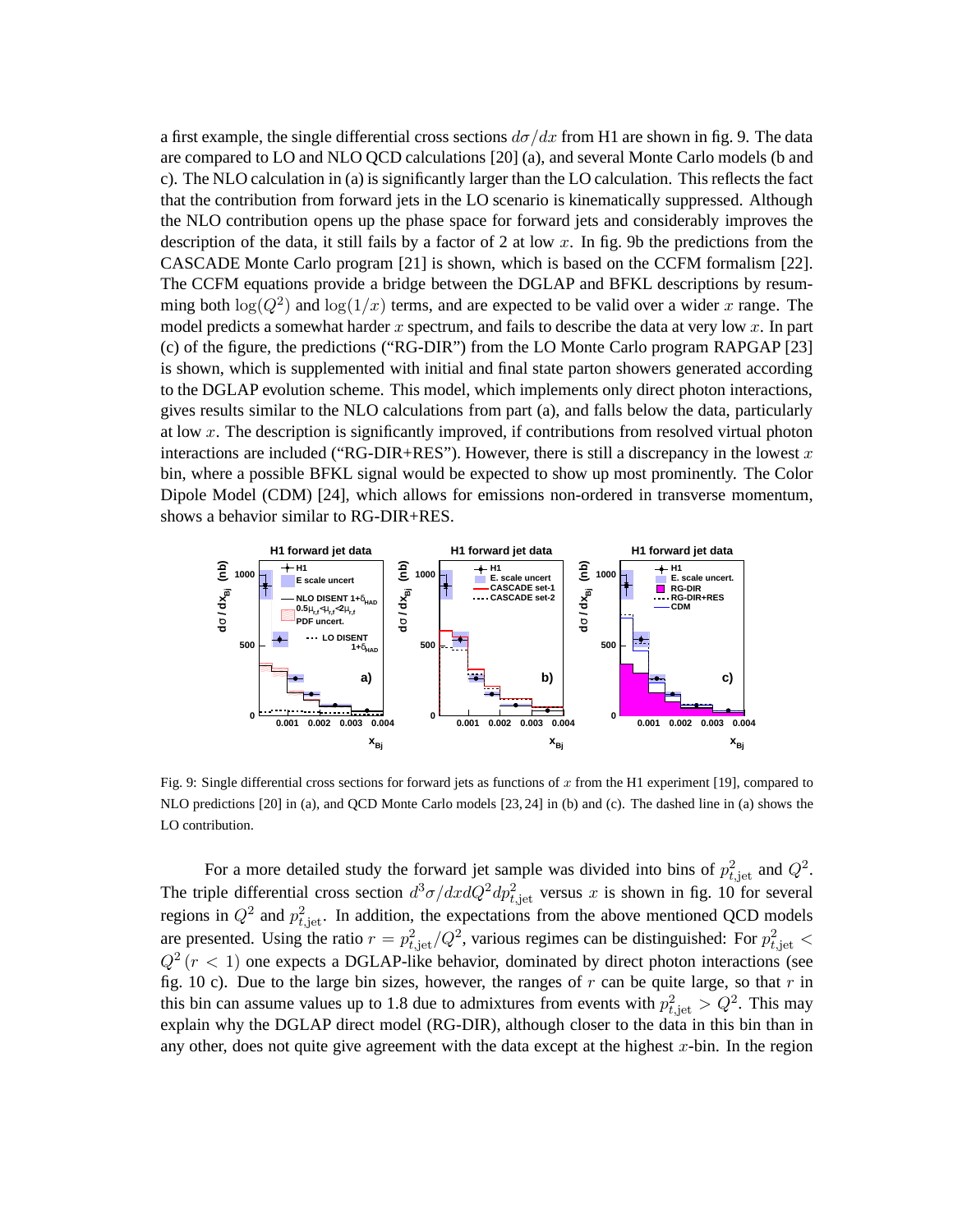$p_{t,jet}^2 \approx Q^2$  ( $r \approx 1$ , see fig. 10 b and f), DGLAP suppresses parton emission, so that BFKL dynamics may show up. However, the DGLAP resolved model (RG-DIR+RES) describes the data reasonably well.



Fig. 10: Triple differential cross sections for forward jet production as function of  $x$  in bins of  $Q^2$  and  $p_{t, \rm jet}^2$ , compared to various Monte Carlo calculations (see text).

The regime of  $p_{t,\text{jet}}^2 > Q^2$  ( $r > 1$ , see fig. 10 d, g and h), is typical for processes where the virtual photon is resolved, i.e. the incoming parton from the proton vertex interacts with a parton from the photon. As expected, the DGLAP resolved model (RG-DIR+RES) provides a good overall description of the data, again similar to the CDM model. However, it can be noted that in regions where  $r$  is largest and  $x$  is small, CDM shows a tendency to overshoot the data. DGLAP direct (RG-DIR), on the other hand, gives cross sections which are too low. Although the above analysis tries to isolate "BFKL regions" from "DGLAP regions", the conclusion on underlying dynamics cannot be reached, most importantly since the "BFKL region" ( $r \approx 1$ ) is apparently heavily contaminated by "DGLAP-type" events. In addition, the two "different" evolution approaches, RG-DIR+RES ("DGLAP") and CDM ("BFKL"), give similar predictions.

In a further step, the parton radiation ladder (see fig. 8) is examined in more detail by looking also at jets in the region of pseudorapidity,  $\eta = -\ln \tan(\theta/2)$ , between the scattered electron  $(\eta_e)$  and the forward jet  $(\eta_{\text{forward}})$ . In this region a "2-jet + forward" sample was selected,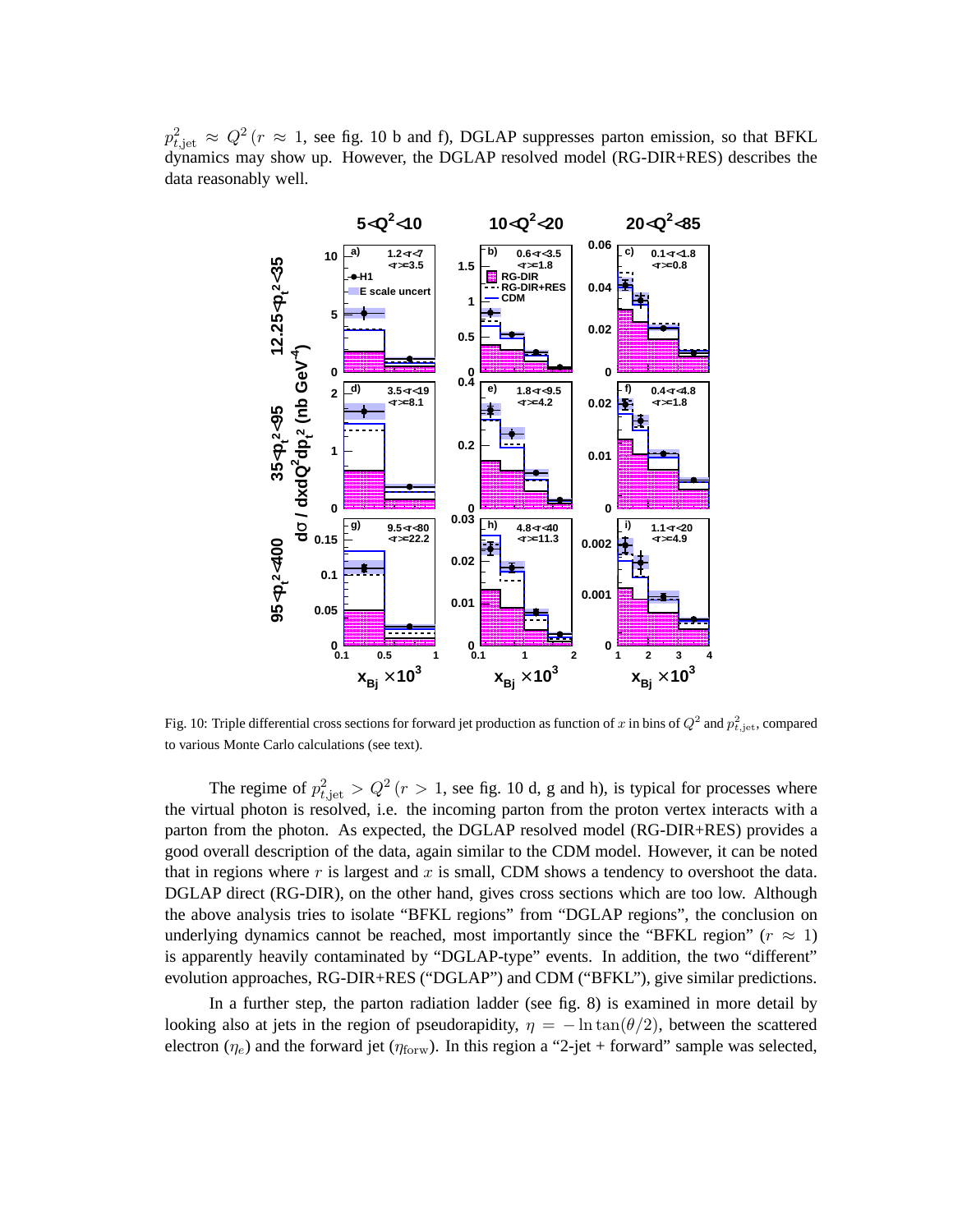

Fig. 11: Kinematic regions for the event sample "2jets + forward" (see text). The quarks in the photon-gluon fusion process are  $q_1$ (upper solid line) and  $q_2$  (lower solid line). The rapidity gap between  $q_1$  and  $q_2$  is denoted by  $\Delta \eta_1$ , the gap between  $q_2$  and the forward jet is denoted by  $\Delta \eta_2$ .

requiring at least 2 additional jets, with  $p_{t,jet} > 6$  GeV for all three jets, including the forward jet. In this scenario, evolution with strong  $k_t$  ordering is obviously disfavored. The jets are ordered in rapidity according to  $\eta_{\text{forw}} > \eta_{\text{jet2}} > \eta_{\text{jet1}} > \eta_e$ . Two rapidity intervals are defined between the two additional jets and the forward jet (see fig. 12):  $\Delta \eta_1 = \eta_{\text{jet}2} - \eta_{\text{jet}1}$  is the rapidity interval between the two additional jets, and  $\Delta \eta_2 = \eta_{\text{forw}} - \eta_{\text{jet}2}$  is the interval between jet 2 and the forward jet. If the di-jet system originates from the quark line coupling to the photon (see fig. 12), the phase space for evolution in  $x$  between the di-jet system and the forward jet is increased by requiring that  $\Delta \eta_1$  is small and that  $\Delta \eta_2$  is large: Requiring  $\Delta \eta_1 < 1$  will favor small invariant masses of the di-jet system. As a consequence,  $x_q$  will be small, leaving the rest for additional radiation. When, on the other hand,  $\Delta \eta_1$  is required to be large ( $\Delta \eta_1 > 1$ ) BFKL-like evolution may then occur between the two jets from the di-jet system or, when both  $\Delta \eta_1$  and  $\Delta \eta_2$  are small, between the di-jet system and the hard scattering vertex. Note that the rapidity phase space is restricted only for the forward jet.



Fig. 12: Cross section for events with a reconstructed high transverse momentum di-jet system and a forward jet from the H1 experiment [19], as function of  $\Delta \eta_2$  for two regions of  $\Delta \eta_1$ . The data are compared to predictions of "DGLAP-like (RG-DIR+RES) and "BFKL-like" (CDM) Monte Carlo models (see text).

As argued above, this study disfavors evolution with strong ordering in  $k_t$  due to the common requirement of large  $p_{t, jet}$  for the three jets. Radiation which is not ordered in  $k_t$  may occur at any location along the evolution chain, depending on the values of  $\Delta \eta_1$  and  $\Delta \eta_2$ . Figure 12 show the measured cross sections as function of  $\Delta \eta_2$  for all data, and separated into the two regions of  $\Delta \eta_1$  discussed above. One can see that here the CDM model is in good agreement with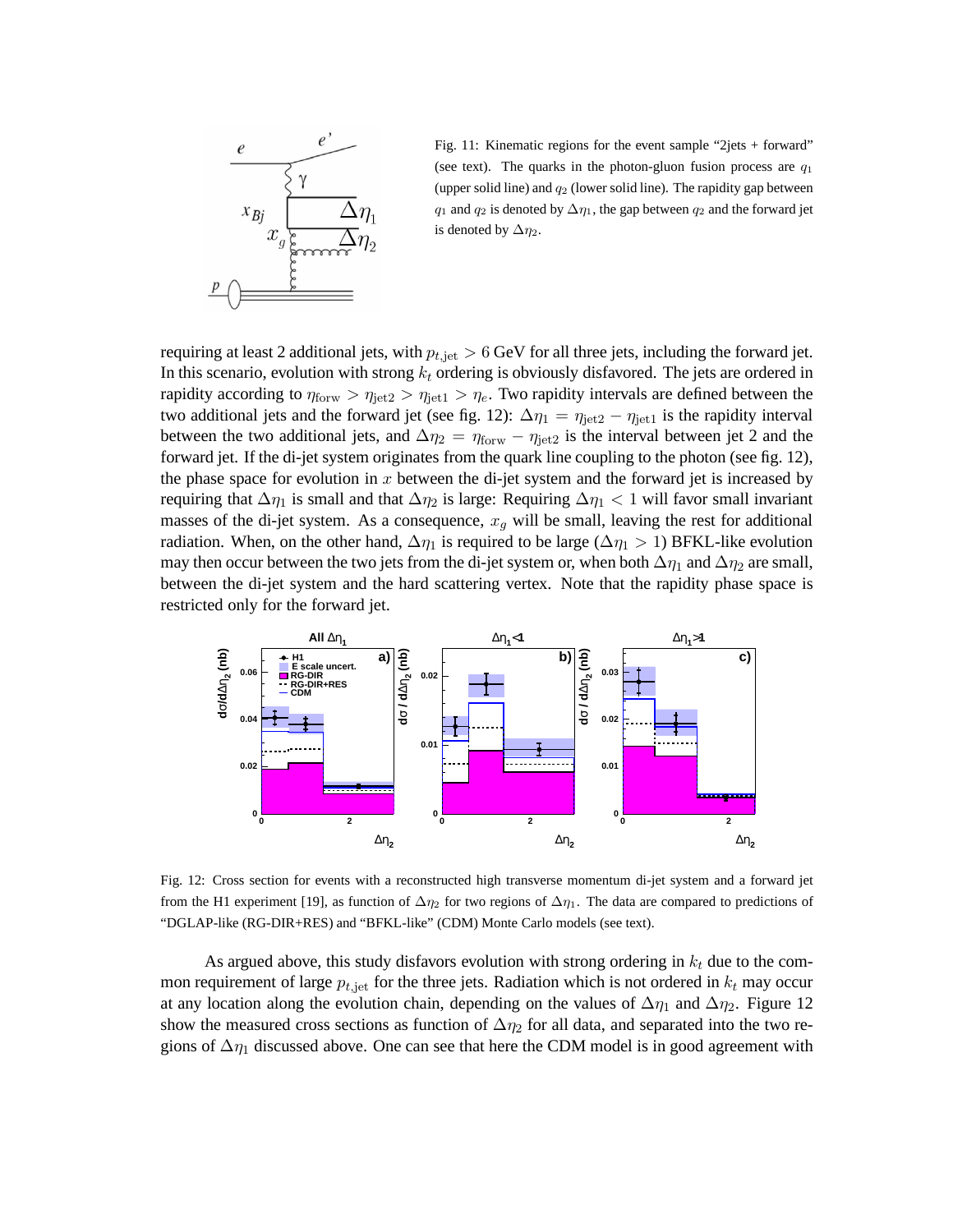the data in all cases, while the DGLAP models predict cross sections which are too low, except when both  $\Delta \eta_1$  and  $\Delta \eta_2$  are large. For this topology all models (and the NLO calculation, not shown) agree with the data, indicating that the available phase space for evolution is exhausted.

It is important to realize that the "2+forward jet" sample indeed seems to differentiate between the CDM and DGLAP resolved models, in contrast to the more inclusive samples (see fig. 10). The conclusion is that additional breaking of the  $k_t$  ordering, beyond what is included in the resolved photon model, is required by the data, pointing towards some evidence for BFKL dynamics. It is, however, not excluded that such effects may also be described by higher order DGLAP calculations, which may become available in the future. Further investigations using forward particle emission will be discussed below (see section 2).

**The Strong Coupling Constant** One of the most important measurements using multi-jet final states is the determination of the strong coupling constant  $\alpha_{\rm S}$ . At HERA, this measurement is particularly interesting, since  $\alpha_s$  can be determined in a single experiment over a large range of Q or  $E_T$ . Observables which are sensitive to  $\alpha_s$  come from various sources, such as inclusive jets, jet ratios (number of three jets relative to the number of two jets), and event shape variables (thrust, jet masses, angles between jets etc.). A recent compilation of  $\alpha_s$  determinations [25] from the two HERA experiments H1 and ZEUS, using various jet observables and the HERA I data set, is shown in fig. 13. An NLO fit to these data yields a combined value of  $\alpha_{\rm S}(M_Z) = 0.1198 \pm$  $0.0019$ (exp.)  $\pm 0.0026$ (th.). The dominating theoretical error arises from the uncertainty due to terms beyond NLO, which is estimated by varying the renormalization scale by the "canonical" factors 0.5 and 2. A recent preliminary result obtained by the H1 Collaboration using the full HERA data set and based on multiple observables in inclusive and multi-jet events displays an experimental error below 1% [26]:  $\alpha_s = 0.1182 \pm 0.0008(exp)^{+0.0041}_{-0.0031}(th.) \pm 0.0018$ . This illustrates the potential for a very precise measurement of the strong coupling using the full HERA data set.

**Ultra-High Energy Neutrino Reactions** With the era of high energy neutrino astrophysics approaching, it is interesting to review our knowledge about the neutrino-nucleon cross section at ultra-high energies beyond  $\mathcal{O}(10 \text{ TeV})$ . Such energies can indeed be reached with the HERA collider, as was discussed in the introduction. Looking at the charged current reaction  $ep \rightarrow \nu X$ measured at HERA, a cut in the transverse neutrino momentum of  $p_{\perp} > 25$  GeV is necessary for a clean separation of CC events from the background. The extrapolation to  $p_{\perp} = 0$  can be done within the Standard model, yielding a cross section for  $\nu N$  on a stationary target of about 200 pb at 50 TeV neutrino energy. Figure 14 shows the measurements from fixed target experiments and the HERA point. Also given are the linear extrapolation (corresponding to  $M_W = \infty$ ) and the prediction of the Standard Model ( $M_W = 80$  GeV). As one can see, the neutrino nucleon cross section shows no anomaly, as could, for example, be expected by electroweak instanton effects proposed [27] as a source of possible cosmic ray events beyond the GZK cutoff. While the evidence for such events has become weaker recently [28,29], the search for instanton effects at HERA [30] has also been inconclusive so far. More details on the expectations of neutrino cross sections at asymptotic energies are presented further below (see section 3).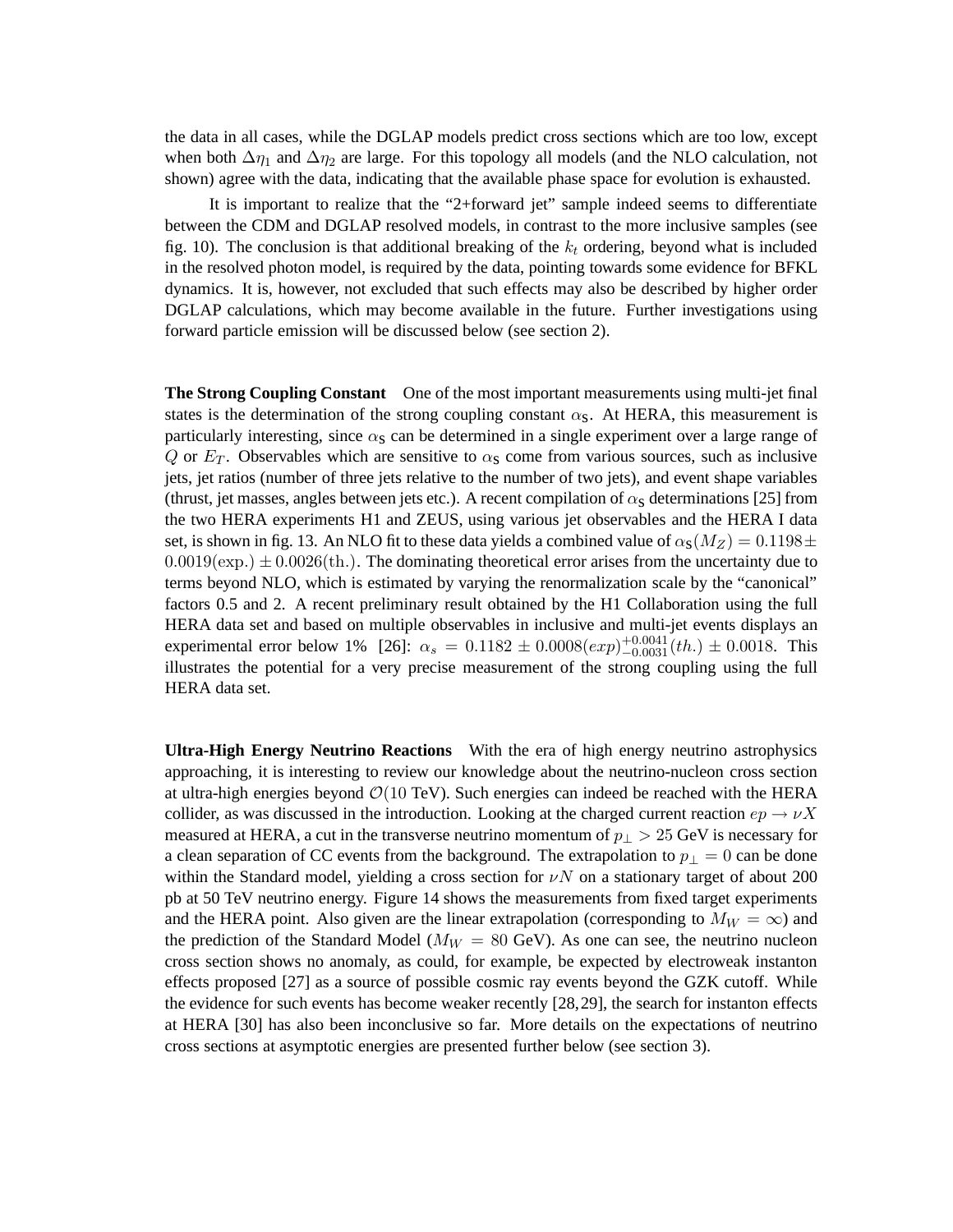

Fig. 13: Compilation of  $\alpha_{s}(\mu)$  measurements from H1 and ZEUS [25], based on jet variables as indicated. The dashed line shows the two loop solution of the renormalization group equation, evolving the 2006 world average for  $\alpha_{\rm s}(M_Z)$ . The band denotes the total uncertainty of the prediction.

# **2 Forward particles from HERA to LHC**

**Forward Particles at HERA** In ep scattering at HERA, a significant fraction of events contains a low-transverse momentum baryon carrying a large fraction of the incoming proton energy. Although the production mechanism of these leading baryons is not completely understood, exchange models [31] give a reasonable description of the data (Fig. 15). In this picture, the incoming proton emits a virtual particle which undergoes the deep inelastic scattering process with the incoming beam electron.

To measure the very forward particles, both the H1 and the ZEUS experiments have been equipped with the Forward Proton Spectrometers (LPS, FPS and VFPS) and the Forward Neutron Calorimeters (FNC). The Forward Proton Spectrometers are several Roman Pot detectors placed at different positions along the beamline in the direction of proton beam, between 24 and 220 m from the interaction point. They measure the energy and momentum of the protons which are scattered through the very small angles and keep a momentum fraction of the initial proton between 0.4 and 1.

The Forward Neutron Calorimeters were installed at  $\theta = 0^{\circ}$  and at 106 m from the interaction point in the proton beam direction. These are lead-scintillator sandwich calorimeters with energy resolution  $\sigma(E)/E = 70\%/\sqrt{E}$  for the ZEUS-FNC and  $\sigma(E)/E = 63.4\%/\sqrt{E} \oplus 3\%$ for the H1-FNC. The size and weight of the FNC are defined by the space available in the HERA tunnel. The detectors are about 2m long with  $\sim 70 \times 70$  cm<sup>2</sup> transverse size. Below the H1 and ZEUS-FNC calorimeters are briefly described.

The general view of the H1-FNC is shown in Fig. 16(left). It consists of the Main Calorimeter and the Preshower. In addition, two layers of veto counters situated at the distance of 2m in front of Preshower are used to veto charged particles. The Preshower is  $\sim 40 \text{cm } (\sim 1.5 \lambda)$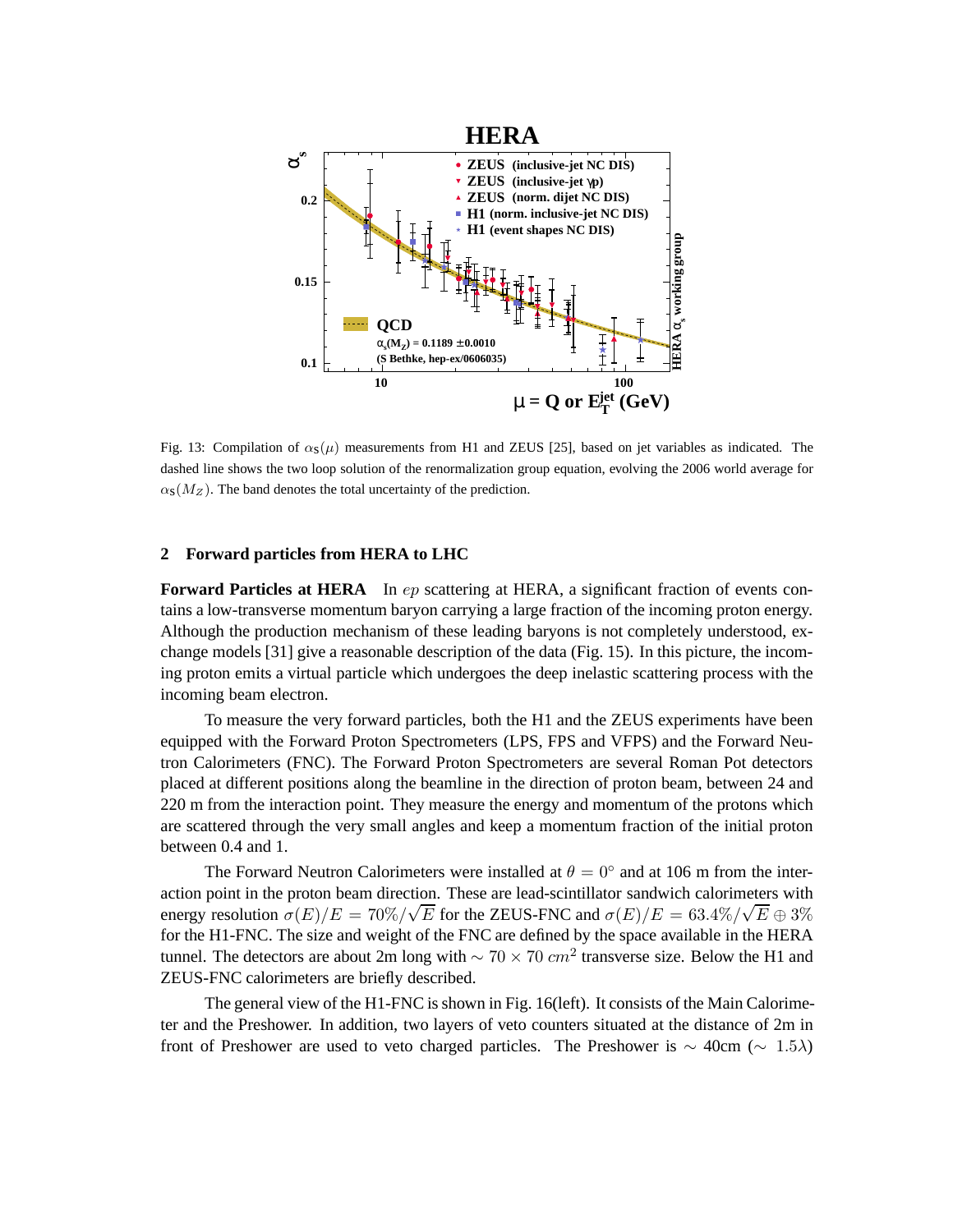

Fig. 14: Measurement of the neutrino nucleon total cross section inferred from the HERA charged current data (full circle), and various fixed target neutrino experiments (crosses).

long lead–scintillator sandwich calorimeter, it is placed in front of the Main Calorimeter. The electromagnetic showers completely develop in Preshower, while the hadronic showers leave in Preshower ∼40% of their energy (electromagnetic component). So the position resolution for the showers started in Preshower are defined by the electromagnetic component of the shower. Constructively the Preshower consists of two sections: the electromagnetic and the hadronic ones, each of them is composed of 12 planes. The transverse size of the scintillating plates is  $26\times26$  cm<sup>2</sup>. Each scintillating plate has 45 grooves where 1.2mm wavelength shifters are glued in. In order to obtain a good spatial resolution, the orientation of fibres is changed in turn from horizontal to vertical for alternating planes. On each plate the fibres are combined by five into nine strips. Longitudinally the strips are combined in 9 vertical and 9 horizontal towers. The energy resolution for electromagnetic showers is  $\sim 20\% / \sqrt{E\text{ [GeV]}}$  and the spatial resolution



Fig. 15: (left) HERA *ep* scattering event with the final state baryon in the proton fragmentation system, (right) Leading baryon production via an exchange process.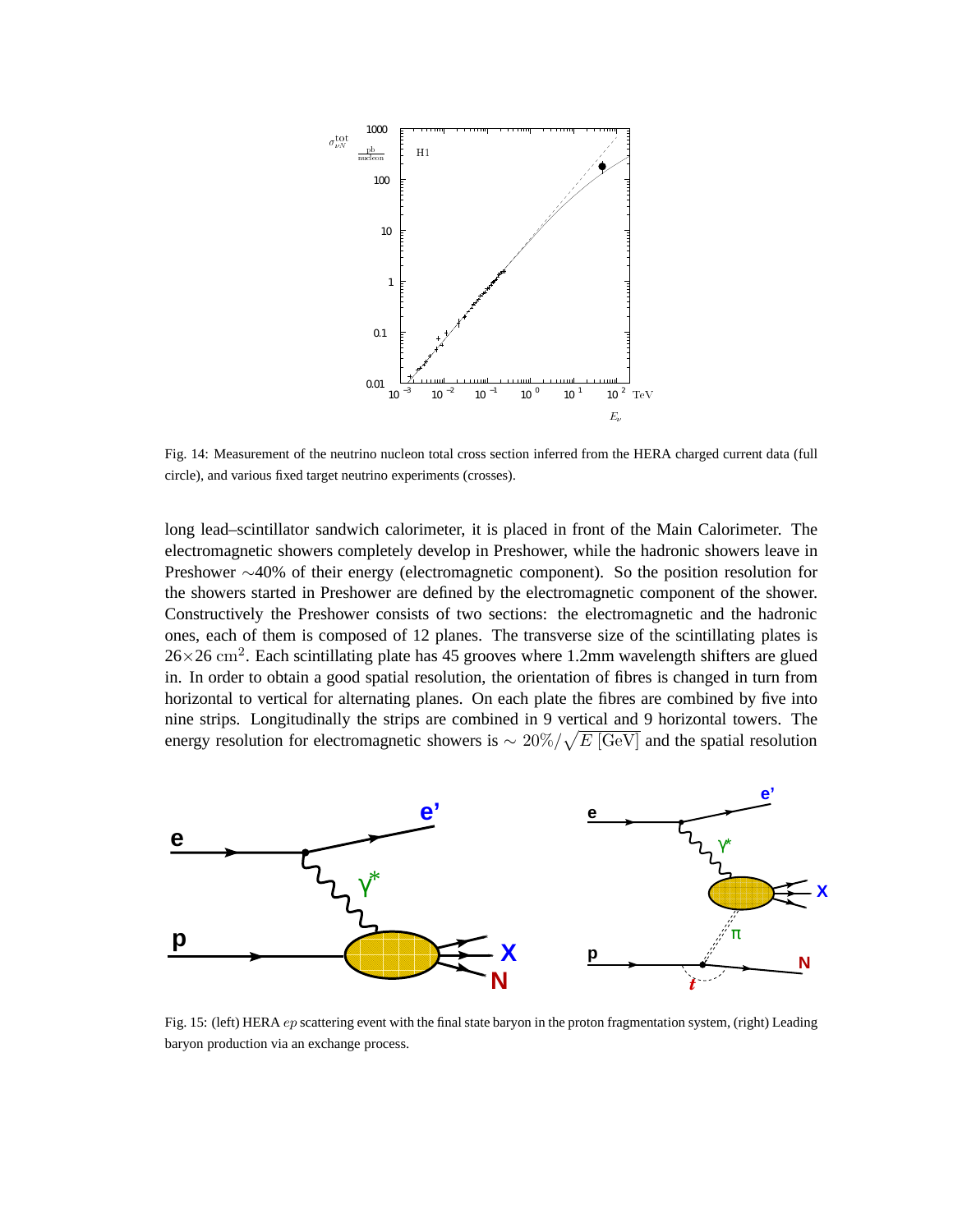

Fig. 16: General view of the H1-FNC calorimeter (left) and ZEUS-FNC calorimeter (right).

is ∼2mm. Apart from improvement of the energy and position resolution the Preshower provides efficient separation of electromagnetic and hadronic showers. The Main Calorimeter of H1-FNC is a sandwich-type calorimeter consisting of four identical sections with transverse dimensions  $60\times60$  cm<sup>2</sup> and length of 51.5 cm. Each section consists of 25 lead absorber plates 14 mm-thick, and 25 active boards with 3 mm scintillators. Each active board is made of 8 scintillating tiles with the transverse size of 20  $\times$  20 cm or 20  $\times$  26 cm. The 25 tiles of one section with the same transverse position form a "tower". All together there are 32 towers in all four sections. In the top part of the calorimeter there is a opening for the proton beam vacuum pipe which is going through the calorimeter as seen from Fig. 16. The total length of the Main FNC calorimeter is 206.5 cm.

The structure of the ZEUS-FNC calorimeter is shown in Fig. 16(right). It is a finely segmented, compensating, sampling calorimeter with 134 layers of 1.25cm-thick lead plates as absorber and 2.6mm-thick scintillator plates as the active material. The scintillator is read out on each side with wavelength-shifting light guides coupled to photomultiplier tubes. It is segmented longitudinally into a front section, seven interaction-lengths deep, and a rear section, three interaction-lengths deep. The front section is divided vertically into 14 towers, each 5cm high. Inside the calorimeter at a depth of one interaction length a forward neutron tracker (FNT) is installed. It is a scintillator hodoscope designed to measure the position of neutron showers. Each scintillator finger is 16.8cm long, 1.2cm wide and 0.5cm deep; 17 are used for X position reconstruction and 15 for Y . The position of the FNT hodoscope in the FNC is indicated in Fig. 16.

The acceptance of the FNC calorimeters is defined by the aperture of the HERA beam line magnets and is limited to neutron scattering angles of  $\theta_n < 0.8$  mrad with approximately 30% azimuthal coverage (see Fig. 17). Thus the transverse momenta of neutrons are limited to  $p_{T,n}^{max} = 0.656 \cdot x_L$  for proton beam energy of 920 GeV. The overall acceptance of the FNC,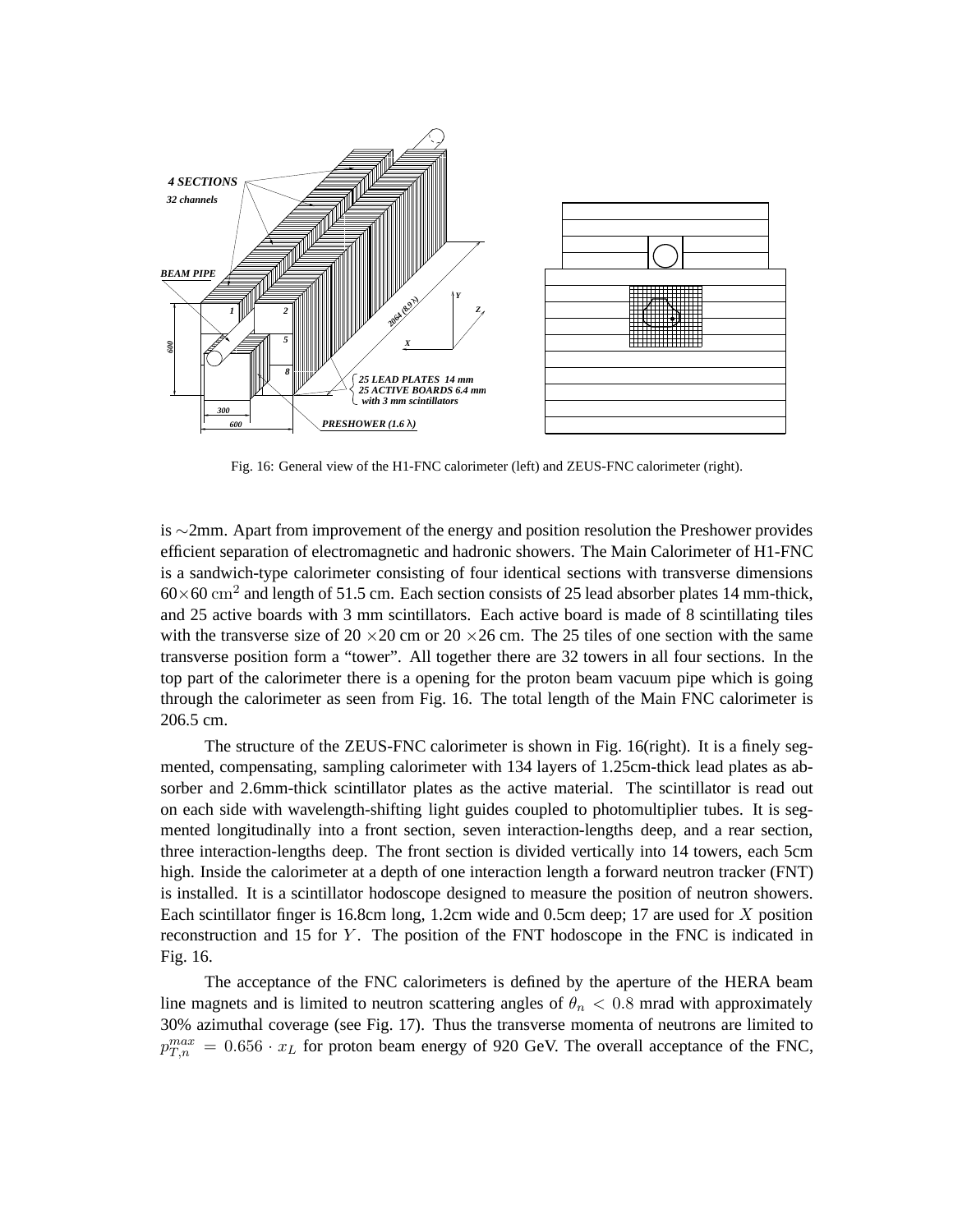taking account of beam-line geometry, inactive material, beam tilt and angular spread, as well as the angular distribution of the neutrons, is  $\sim$ 20% at low  $x_l$ , where the  $p_{T,n}$  range covered is small, but increases monotonically, exceeding 30% at high  $x_L$ .



Fig. 17: The geometrical acceptance of FNC calorimeter defined by the aperture of the HERA beam-line elements.

**Physics with Leading Neutrons** The main goal of the FNC calorimeters is to measure the energy and angles of fast neutrons from the reaction  $ep \rightarrow e' + X + n$  (see Fig. 15). The H1 and ZEUS Collaborations provided many results on leading neutron production in DIS, photoproduction, in events containing jets or charm in the final state [32]. The results are successfully interpreted within the approach that at high  $x_L = E_n/E_p$  and low  $p_{T,n}$  the dominant mechanism of forward neutron production is the  $\pi^+$ -exchange.

An example of the observed neutron energy and the transverse momentum distributions for the deep-inelastic scattering (DIS) events is shown in Fig. 18 and compared with the Monte Carlo simulation [33]. The distribution is well described by the pion exchange Monte Carlo simulation (RAPGAP) with some admixture of the standard DIS Monte Carlo simulation (DJANGO).

Based on the assumption that at high  $x<sub>L</sub>$  the leading neutron production is dominated by the pion exchange mechanism, the measurement of DIS cross sections in events with leading neutrons can provide an important information about the pion structure. The quark and gluon distributions of the pion have previously been constrained using Drell–Yan data and direct photon production data obtained by  $\pi p$  scattering experiments and are limited to high  $x$  ( $x > 0.1$ ) values. Figure 19 shows  $F_2^{LN(3)}$  $\frac{1}{2}$ ,  $\frac{1}{2}$   $\int \Gamma_{\pi}$  as a function of  $\beta$  for fixed values of  $Q^2$ . Here,  $F_2^{LN(3)}$  $i^{L N(S)}$  is the measured semi-inclusive structure function for leading neutron production,  $\Gamma_{\pi}$  is the integrated pion flux, and  $\beta = x/(1-x_L)$  is a Bjorken scaling variable for the virtual pion. Thus,  $F_2^{LN(3)}$  $\frac{1}{2}$ <sup>LIV(3)</sup>/ $\Gamma_{\pi}$ can be interpreted as a pion structure function  $F_2^{\pi}$  and can distinguish between the different parameterisations of the pion structure function (Fig. 19). Moreover, using the measured rate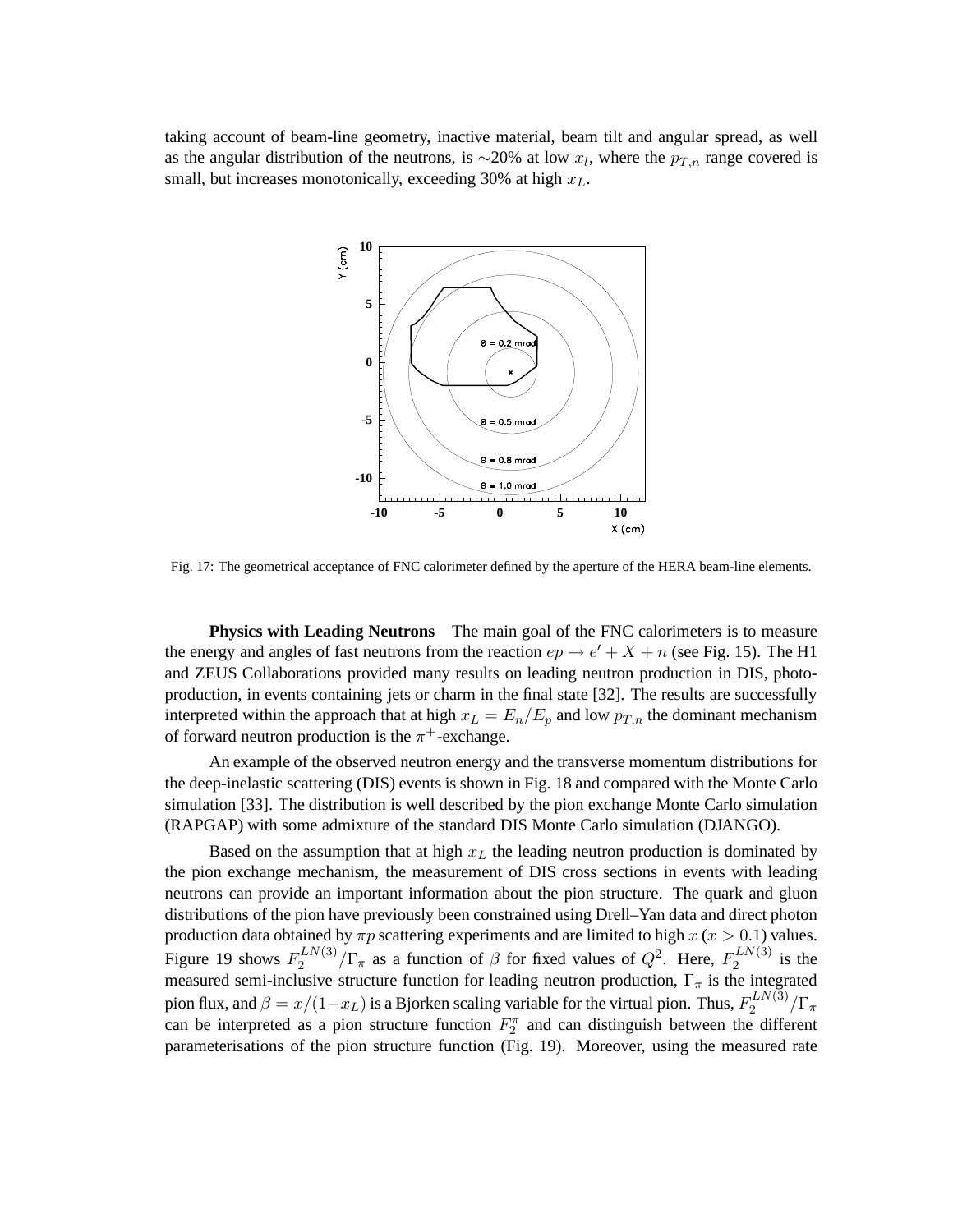

Fig. 18: The observed neutron energy spectrum and the transverse momentum  $p_T$  distribution from the DIS interactions. The data distribution is compared with the Monte Carlo simulation, which is the mixture of RAPGAP with pion exchange and the DJANGO models.

of leading neutron production in DIS, the total probability of  $p \to n\pi^+$  fluctuation in DIS of 16–25% was estimated [34].

In exchange models, neutron absorption can occur through rescattering. Absorption is a key ingredient in calculations of gap-survival probability in pp interactions at the LHC, critical in interpreting hard diffractive processes, including central exclusive Higgs production. In the processes with leading neutron production, due to the rescattering the neutron may migrate to lower  $x_L$  and higher  $p_T$  such that it is outside of the detector acceptance. The rescattering can also transform the neutron into a charged baryon which may also escape detection. Since the size of the virtual photon is inversely related to  $Q^2$ , more neutron rescattering would be expected for photoproduction ( $Q^2 \approx 0$ ) than for deep inelastic scattering. The size of the  $n-\pi$  system is inversely proportional to the neutron  $p_T$ , so rescattering removes neutrons with large  $p_T$ . Thus rescattering results in a depletion of high  $p_T$  neutrons in photoproduction relative to DIS: a violation of vertex factorization. Figure 20 shows the ratio of the  $x<sub>L</sub>$  distributions for photoproduction and DIS. In the range  $0.2 < x_L < 0.4$ , the ratio drops slightly but rises for higher  $x_L$  values, exceeding unity for  $x_L > 0.9$ . The deviation of the ratio from unity is a clear violation of vertex factorization. The dashed and solid curves in Fig. 20 are the expectation for the suppression of leading neutrons in photoproduction relative to DIS from a model of pion exchange with neutron absorption [35], Within the normalization uncertainty the data are well described by the absorption model. Also shown in Fig. 20 is another model [36] which employs the optical theorem together with multi-Pomeron exchanges to describe all possible rescattering processes of the leading hadron, resulting in absorptive effects. With the correction for different  $W$  dependences, the prediction is close in magnitude to the data.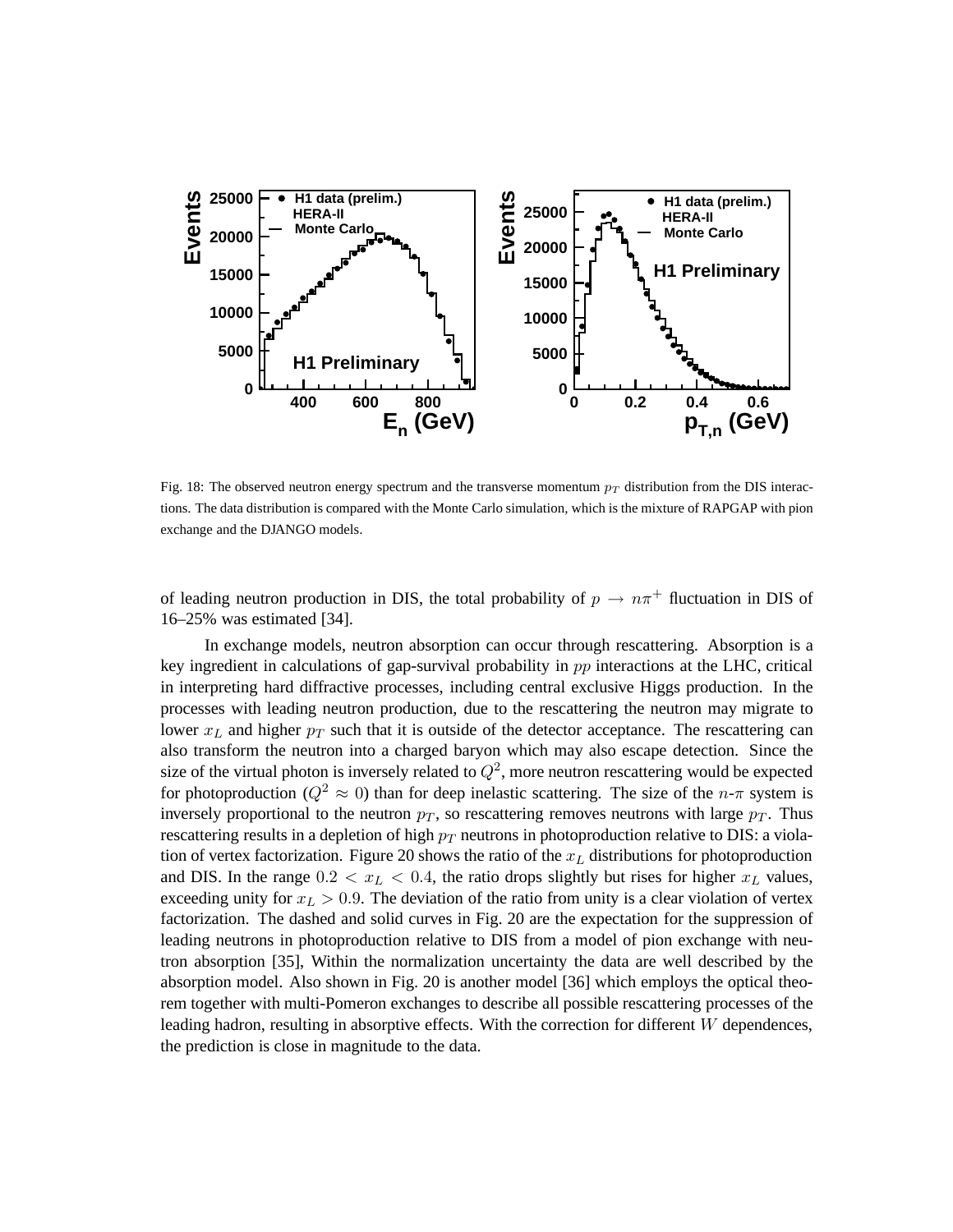

Fig. 19:  $F_2^{LN(3)}/\Gamma_\pi$  at  $x_L = 0.73$  plotted as a function of  $\beta$  for fixed values of  $Q^2$ . The quantity  $\Gamma_\pi$  is the  $p_T$ integrated pion flux factor.



Fig. 20: Ratio of photoproduction and DIS  $x_L$  distributions, compared to the different rescattering models (see text)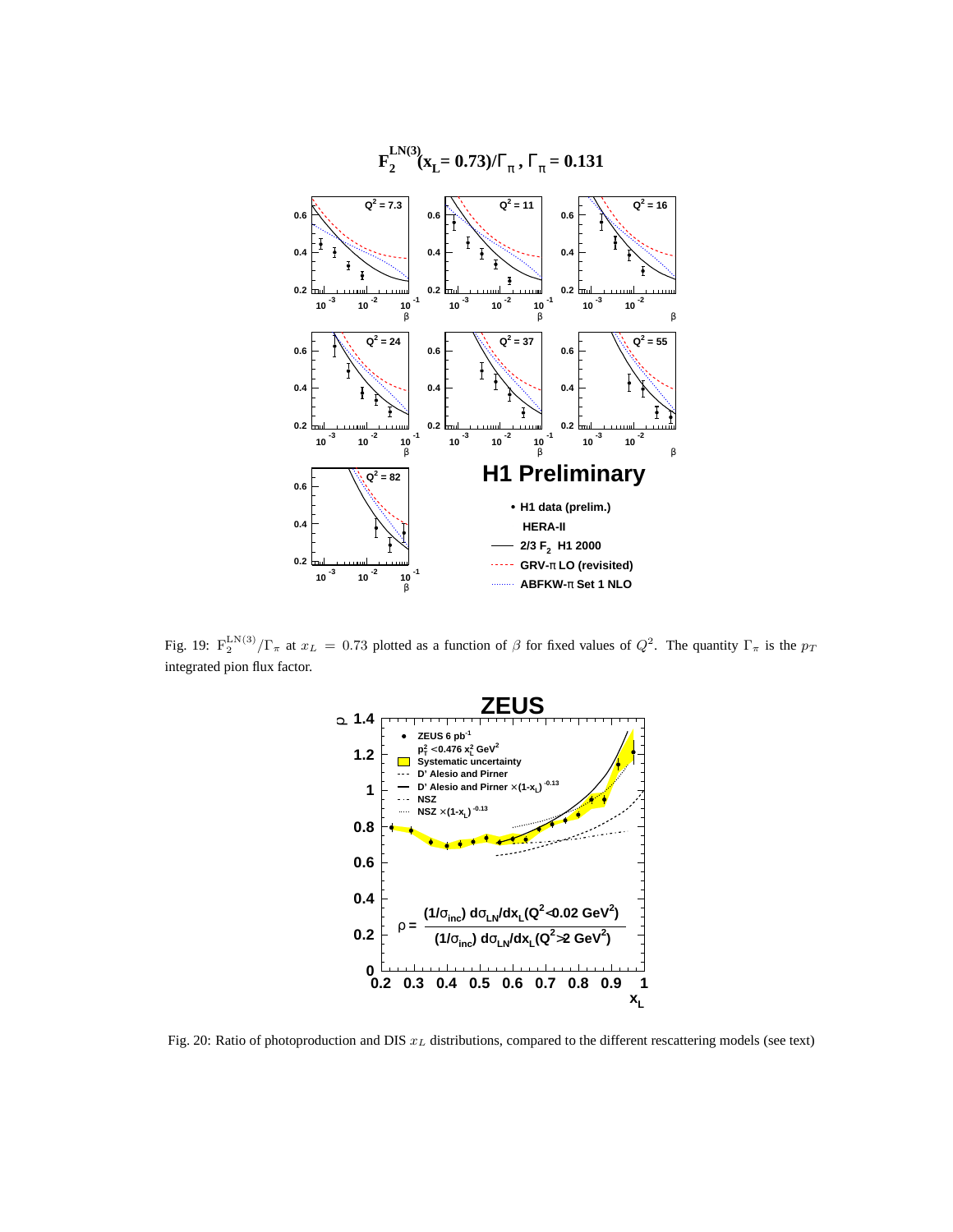

Fig. 21: Comparison of the leading proton and the leading neutron spectra measured at HERA (ZEUS [37]) with the predictions of the models used for cosmic ray analyses.



Fig. 22: Comparison of the leading neutron energy spectra measured at HERA (H1 [33]) with the predictions of the models used for cosmic ray analyses. The distributions are normalised to compare the shapes.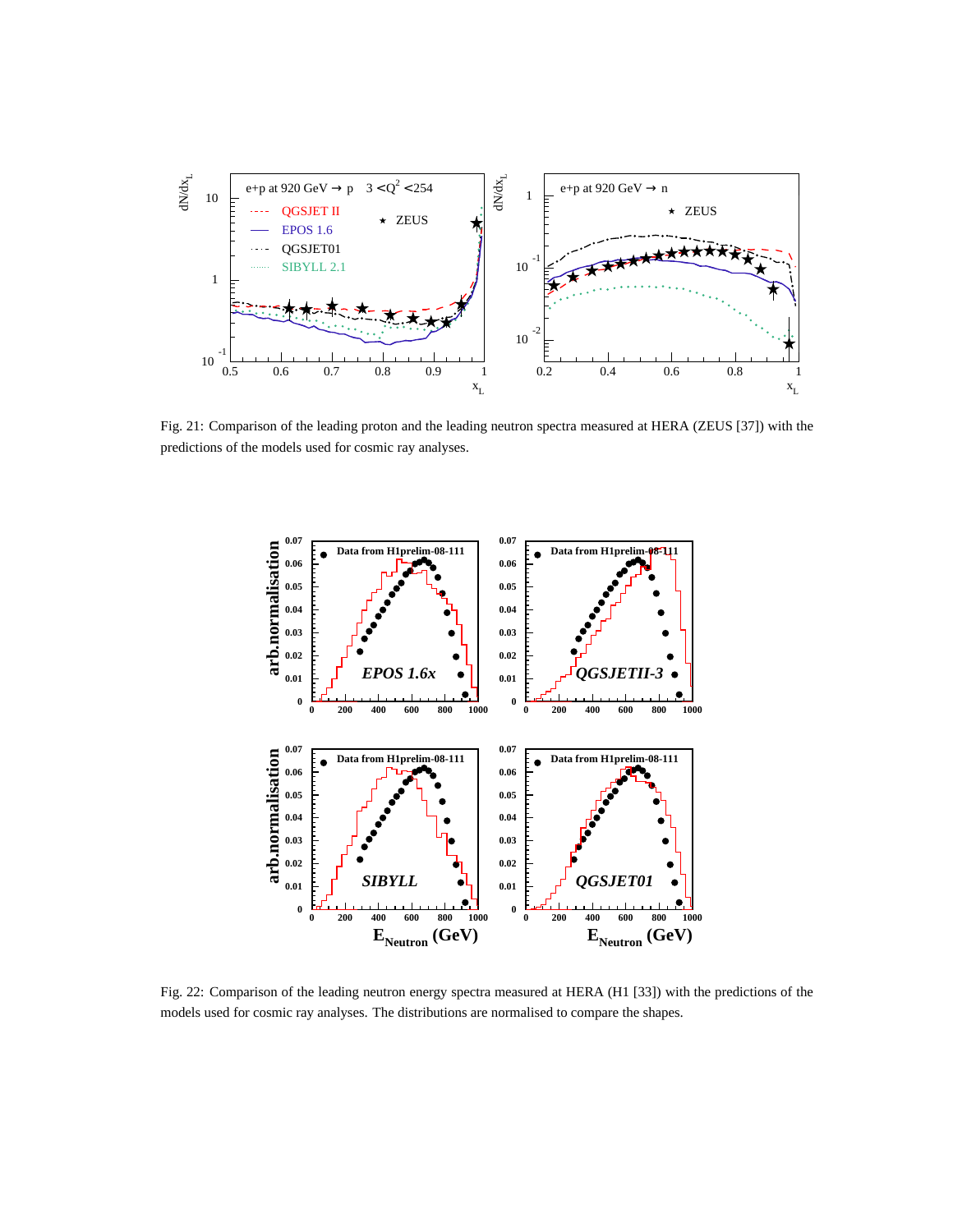**Forward Particles at HERA and Cosmic Rays** The measurements of forward particles at HERA may provide valuable information for the physics of ultra-high energy cosmic rays. Despite the huge difference between the energy ranges accessible in the cosmic rays and the colliders, we may assume that the hadron production in the proton fragmentation region doesn't depend much on the energy and the type of interacting particle. The longitudinal segmentation of the FNC calorimeters at HERA allows to separate signals from the neutrons from that of photons, thus the experiments can measure the differential distributions of  $x<sub>L</sub>$  and  $p<sub>T</sub>$  for the neutrons and the photons. Moreover, the measurements can be made also for the different proton beam energies (we recall that the last three months the HERA collider was running at lower proton beam energies). The cosmic ray models can make predictions for these measurements and be tuned accordingly.

Comparison of the leading proton and the leading neutron spectra measured at HERA with the predictions of the models used for cosmic ray analyses are shown in Figs. 21 and 22. Here, the comparison is made before the detailed tunings of the models. It demonstrates that the HERA measurements are indeed sensitive to the differences between the models and can be used for the tuning of model parameters.

To summarise, the HERA experiments provide a wealth of measurements of leading baryon production. These measurements give an important input for an improved theoretical understanding of the proton fragmentation mechanism. The HERA data on forward particle production can help to reduce the uncertainty in the model predictions for very high energy cosmic ray air showers.

**Forward Particles at LHC** At the LHC, the collision energy of protons,  $\sqrt{s}$ =14 TeV, corresponds to  $10^{17}$  eV in the laboratory system. So the measurements at the LHC are important to constrain the interaction models used in the cosmic-ray studies. The LHC is also capable of colliding different kind of ions. Measurements of ion collisions especially to simulate the interactions between cosmic-rays and atmosphere are also valuable. In the collider experiments, most of the collision energy flows into the very forward direction that is not covered by the general purpose detectors like ATLAS and CMS in case of the LHC. Dedicated experiments to cover these high rapidity region are necessary for the cosmic-ray studies. Fig. 23 shows the energy flux in 14 TeV collisions as a function of pseudo-rapidity  $\eta$ . Two independent experiments LHCf, TOTEM, and sub-detectors of the big experiments ZDCs are capable of measuring very forward particles. Coverage of each experiment in pseudo-rapidity is also indicated in Fig. 23 by arrows. Because each experiment has different capability (charged or neutral particle measurement, hadron or electromagnetic calorimeter, calorimeter or tracker, infinite or finite pseudorapidity coverage, aperture, position/energy resolutions), they provide complementary data for total understanding of the very forward particles.

LHCf (LHC forward) is an experiment dedicated to solve the cosmic-ray problems [38]. The experiment is a kind of ZDC (Zero Degree Calorimeter) but optimized to discriminate the interaction models used in the cosmic-ray studies. In LHC, at 140 m away from IP1 the beam pipe makes a transition from a common beam pipe facing the IP to two separate beam pipes joining to the arcs of LHC (the Y vacuum chamber). LHCf has installed two detectors in this 96 mm gap between two pipes at either side of IP1 and will measure the neutral particles of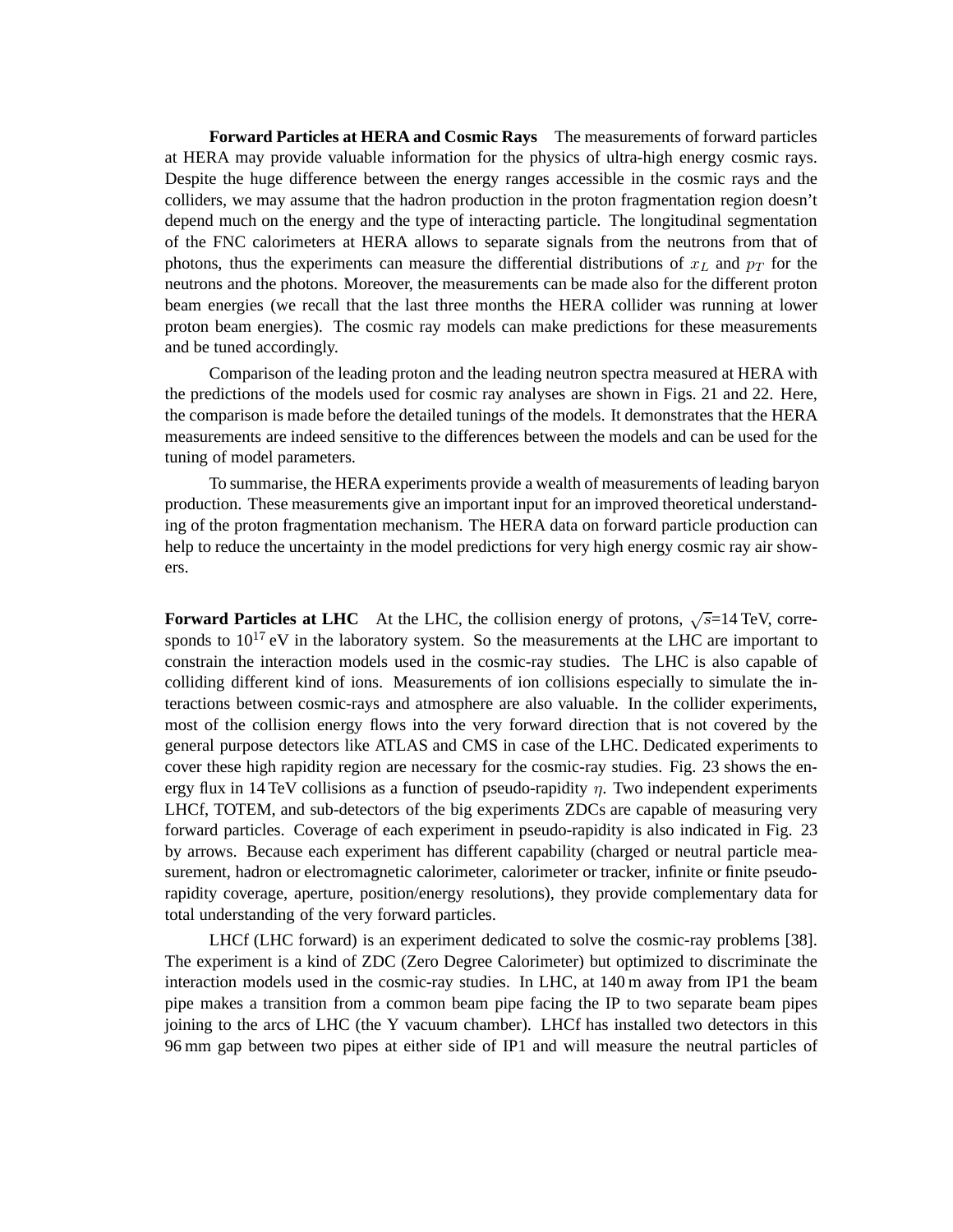

Fig. 23: pseudo-rapidity distribution at LHC

 $\eta$ >8.4. Each detector has two sampling calorimeter towers with 44  $X_0$  made of plastic scintillators and tungsten. The transverse cross-section of the calorimeters ranges from  $20 \text{ mm} \times 20 \text{ mm}$ to 40 mm×40 mm. One detector has Scifi and MAPMT, and the other has silicon strip tracker for position measurements. The detectors can measure the energy and  $P_T$  distributions of gammarays and neutrons. Small double-tower configuration enables analysis of  $\pi^0$  mass reconstruction by measuring the energies and positions of decayed gamma-ray pairs, consequently the determination of the  $\pi^0$  energy spectrum. With the energy resolution better than 5% for gamma-rays and 30% for hadrons, and position resolution better than 0.2 mm, major models used in the CR studies can be discriminated as shown in Fig. 24. A comparison study considering some recent models has also predicted large variation from model to model that can be confirmed by the LHCf measurements [39]. LHCf can also study the Landau-Pomeranchuk-Migdal (LPM) effect in detail. In the tungsten calorimeter, electromagnetic showers of  $> TeV$  energy show  $>10\%$ deviation from the non-LPM expectation. LHCf is planning to take data in the early stage of the LHC commissioning.

TOTEM is an experiment to measure the total cross section in the proton collisions at IP5 in the LHC [38]. TOTEM measures the numbers of the proton elastic scattering using the Roman Pot detectors and inelastic scattering using the so-called telescopes surrounding the beam pipe. The RP detectors also measure the position of the elastically scattered protons to determine  $dN_{el}/dt$  at t=0 extrapolation. Combining these measurements and the optical theorem, TOTEM will determine the total cross section with  $\pm 1$  mb error.

ZDCs are the sub detectors of the ATLAS, CMS and ALICE experiments. Except a part of the ALICE ZDC (ZP), all ZDCs are installed in the place where the beam pipe is separated into two as was the case of LHCf. The prime motivation of the ZDCs is to determine the energy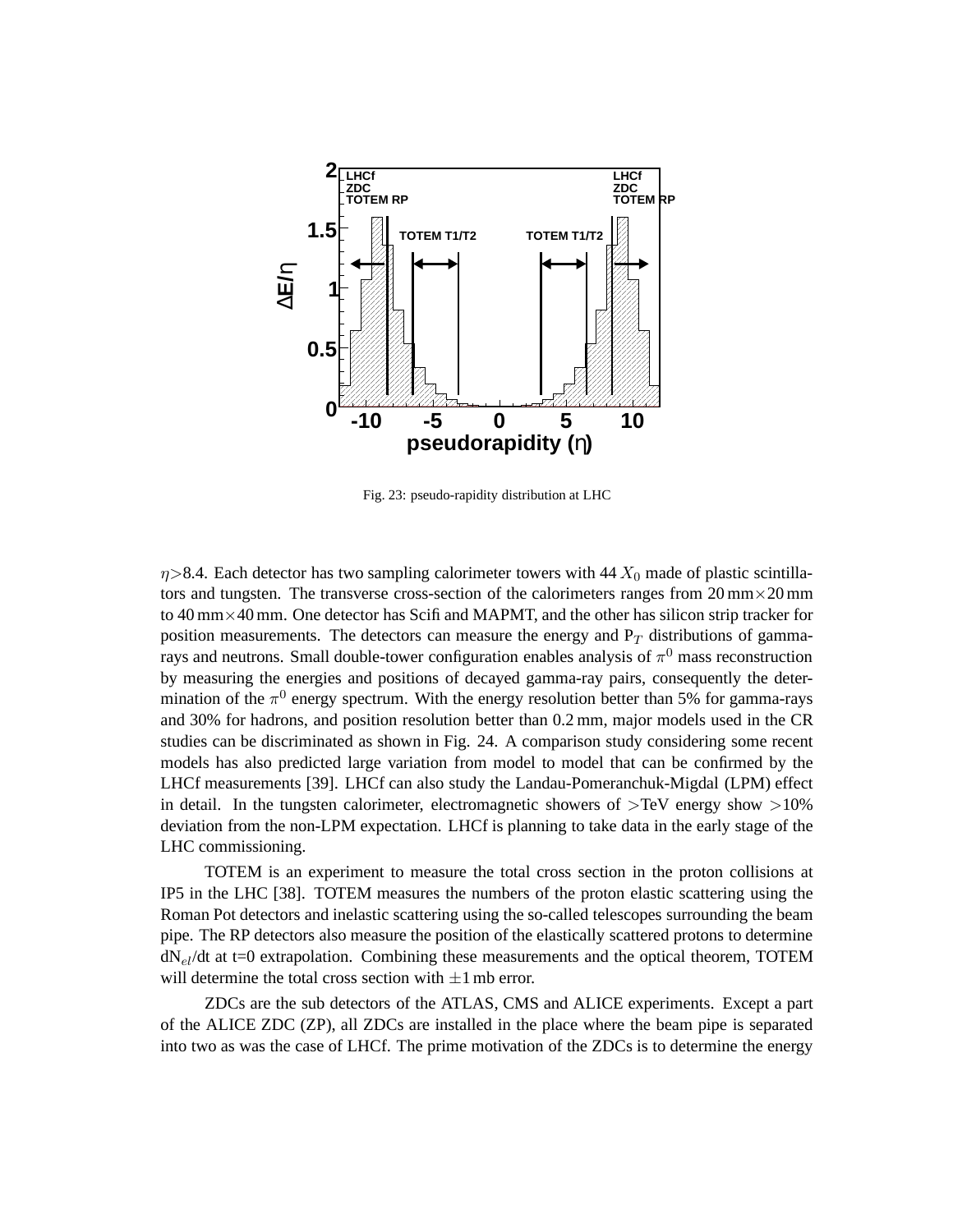

Fig. 24: Energy spectra of single  $\gamma$ -rays and  $\pi^{0}$ 's expected in the LHCf measurement using different interaction models.

carried by the spectator nucleons in ion collisions. For this purpose, ZDCs have as wide aperture as possible in the limited volume and as thick material as possible to measure the energy flow of the nucleons.

In summary, the LHC gives an unprecedented opportunity to constrain the interaction models used in the cosmic-ray studies. The integration of the data from not only the experiment dedicated for the cosmic-ray science (LHCf) but also the others, especially the forward experiments introduced above is important to constrain the interaction models used in the cosmic-ray studies.

# **3 Neutrino cross section and uncertainties**

Predictions of neutrino cross-sections at high energies have sizeable uncertainties which derive largely from the measurement uncertainties on the parton distribution functions (PDFs) of the nucleon. In the framework of the quark-parton model, high energy scattering accesses very large values of  $Q^2$ , the invariant mass of the exchanged vector boson, and very small values of Bjorken x, the fraction of the momentum of the incoming nucleon taken by the struck quark. Thus when evaluating uncertainties on high energy neutrino cross-sections it is important to use the most up to date information from the experiments at HERA, which have accessed the lowest- $x$  and highest  $Q^2$  scales to date. The present paper outlines the use of the ZEUS-S global PDF fit formalism [40], updated to include *all* the HERA-I data. Full details are given in [41].

Conventional PDF fits use the Next-to-leading-order (NLO) Dokshitzer-Gribov-Lipatov-Altarelli-Parisi (DGLAP) formalism of QCD to make predictions for deep inelastic scattering (DIS) cross-sections of leptons on hadrons. At low-x where the gluon density is rising rapidly it is probably necessary to go beyond the DGLAP formalism in order to resum  $\ln(1/x)$  diagrams, or even to consider non-linear terms which describe gluon recombination. Such approaches are beyond the scope of the present discussion, which is concerned with the more modest goal of estimating the uncertainties on high energy neutrino cross-sections which are compatible with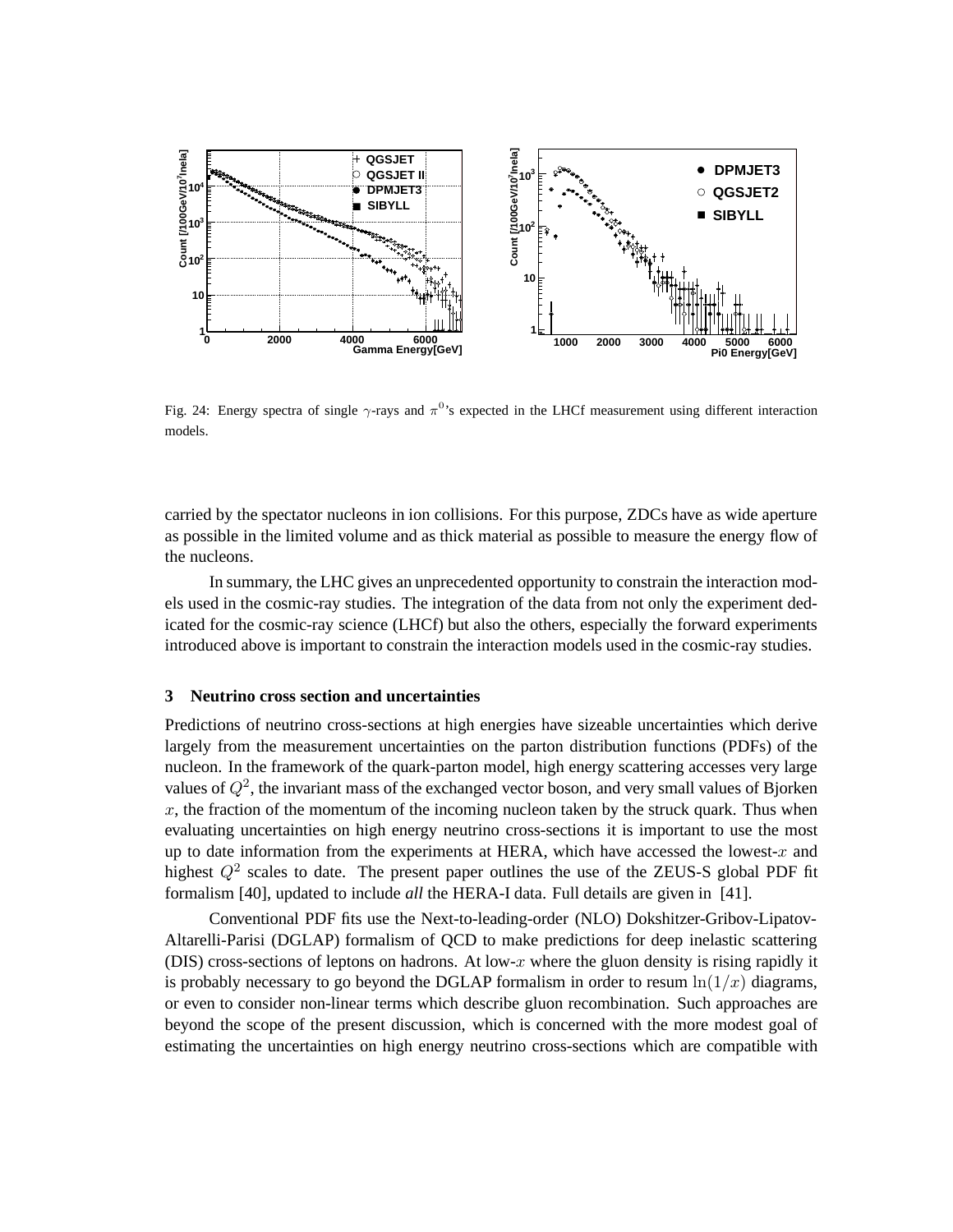the conventional NLO DGLAP formalism. As a corollary, if cross-sections much outside the uncertainty bands presented here are observed, it would be a clear signal of the need for extensions to conventional formalism.

This work provide an update on the neutrino cross-sections in the literature [42] which used PDF sets which no longer fit modern data from HERA and an *ad hoc* procedure for estimating PDF uncertainties. There are several improvements on previous work. Firstly, a recent PDF analysis which includes data from all HERA-I running [40] is used. Secondly, a consistent approach to PDF uncertainties – both model uncertainties and, more importantly, the uncertainties which derive from the correlated systematic errors of the input data sets is used. Thirdly, NLO rather than LO calculations are used throughout. Fourthly, a general-mass variable flavour number scheme [43] is used to treat heavy quark thresholds.

The PDF fit formalism of the published ZEUS-S global PDF analysis [40] is used, but this fit is updated as follows. First, the range of the calculation has been extended up to  $Q^2$  =  $10^{12}$  GeV<sup>2</sup> and down to  $x = 10^{-12}$ . Second, *all* inclusive cross-section data for neutral and charged current reactions from ZEUS HERA-I running (1994–2000) are included in the fit. Third, the parametrization is extended from 11 to 13 free parameters, input at  $Q_0^2 = 7 \text{ GeV}^2$ .

The most significant source of uncertainties on the PDFs comes from the experimental uncertainties on the input data. The PDFs are presented with full accounting for uncertainties from correlated systematic errors (as well as from statistical and uncorrelated sources) using the conservative OFFSET method. The uncertainty bands should be regarded as 68% confidence limits. The PDF central values and uncertainties from this updated ZEUS-S-13 fit are comparable to those on the published ZEUS-S fit [40], as well as the most recent fits of the CTEQ [44] and MRST [45] groups.

Previous work [42] treated heavy quark production by using a zero-mass variable flavour number scheme, with slow-rescaling at the b to t threshold. The exact treatment of the  $b \rightarrow t$ threshold is not very important for the estimation of high energy neutrino cross-sections since the contribution of the  $b$  is supressed, but the correct treatment of heavy quark thresholds is important in determining the PDFs for lower  $Q^2 \le 5000$  GeV<sup>2</sup>) and middling  $x(5 \times 10^{-5} \le x \le 5 \times 10^{-2})$ and this is a kinematic region of relevance to the present study.

The results of this study show that the PDF uncertainty on the neutrino (and antieutrino) charged current (CC) cross-sections remains modest ( $< 15\%$ ) even at the highest energies considered here:  $s = 10^{12} \text{ GeV}^2$ . The reason for this is that the high energy ( $E_{\nu} > 10^7 \text{ GeV}$ )  $\nu N$  and  $\bar{\nu}N$  cross-sections are dominated by sea quarks produced by gluon splitting  $g \to q\bar{q}$ and, although the PDF uncertainty on the sea quarks is large at low-x and low  $Q^2$ , the dominant contributions to the cross-sections do *not* come from very low  $Q^2$  values. The dominant contributions come from the kinematic region  $50 \lesssim Q^2 \lesssim 10^4$  GeV<sup>2</sup> (where the exact region moves up gradually with s). The contribution of higher  $Q^2$  ( $Q^2 > M_W^2$ ) is suppressed by the W-propagator. Furthermore, there is a restriction on the lowest value of x probed for each  $Q^2$ value due to the kinematic cut-off (y < 1 and since  $x = Q^2/sy$ , we must have,  $x > Q^2/s$ ). This kinematic cut-off ensures that higher  $Q^2$  values do not probe very low-x until the neutrino energies are very high indeed. For example, at  $E_{\nu} = 1.9 \times 10^{7}$  GeV, the important range is  $10^{-6} \le x \le 10^{-3}$ , while for  $E_{\nu} = 5.3 \times 10^{9}$  GeV, this moves down to  $10^{-8} \le x \le 10^{-4}$ . Full details on the PDF uncertainties and the predictions for the neutrino and antineutrino double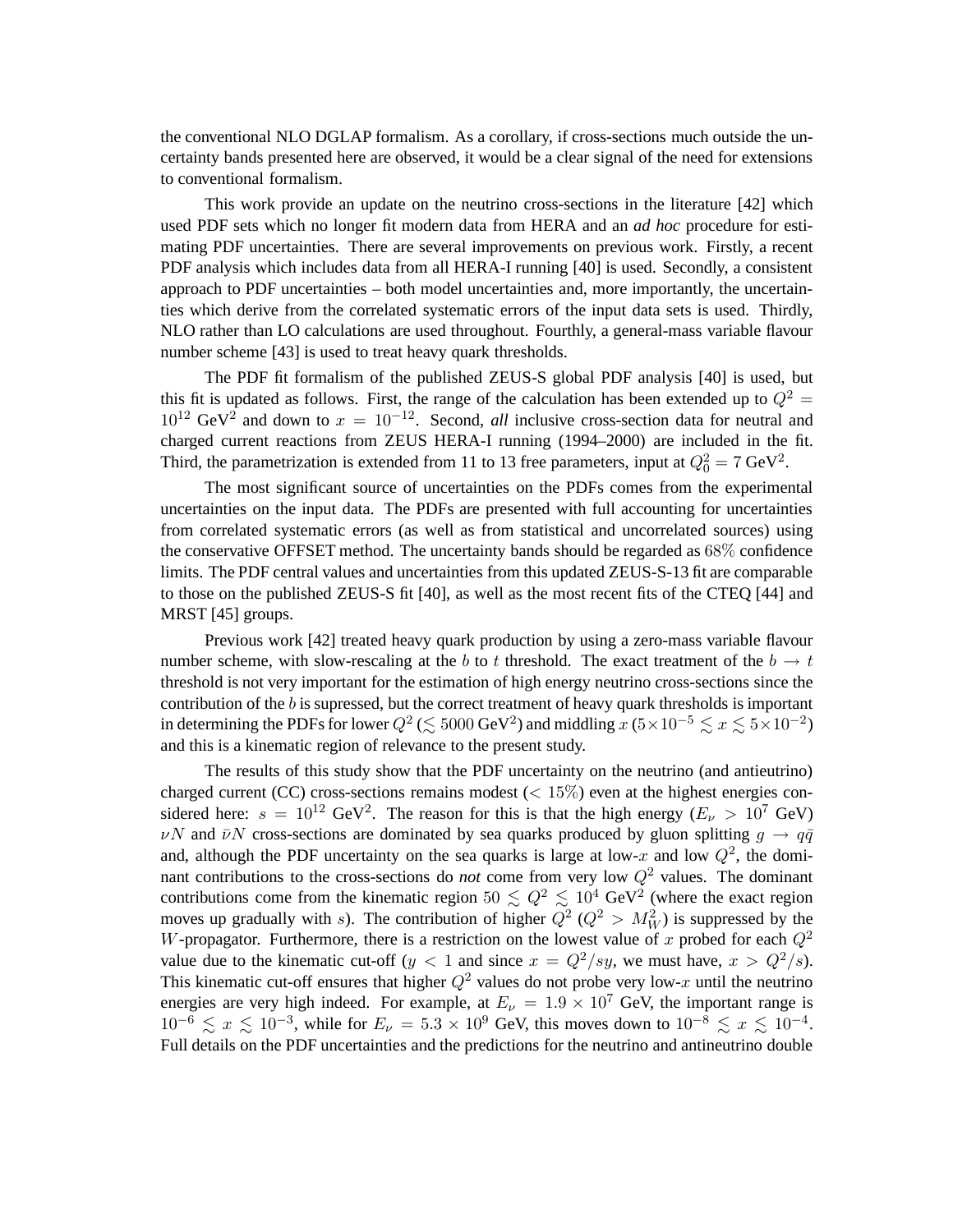

Fig. 25: The total CC cross-section at ultra high energies for neutrinos (left) and antineutrinos (right) along with the  $\pm 1\sigma$  uncertainties (shaded band), compared with the previous calculation by Gandhi *et al*.

differential cross-sections are given in reference [41].

The total CC cross-sections are obtained by integrating the predicted double differential cross-sections  $d^2\sigma/dxdy$ . These cross-sections are illustrated in Fig. 25 together with their uncertainties due to the PDFs, including both model uncertainties and the experimental uncertainties of the input data sets. The trend of the PDF uncertainties at high neutrino energy can be understood by noting that as one moves to higher and higher neutrino energies one also moves to lower and lower  $x$  where the PDF uncertainties are increasing. At lower neutrino energies  $(10^2 < E_\nu < 10^7$  GeV) the high-x region becomes important and the neutrino and antineutrino cross-sections are *different* due to the valence PDF contribution. The onset of the linear dependence of the cross-section on s for  $s < M_W^2$  can be seen. The trend of the PDF uncertainties in the low energy region can be understood as follows: as one moves to lower neutrino energies one moves out of the very low- $x$  region such that PDF uncertainties decrease. These uncertainties are smallest at  $10^{-2} \lesssim x \lesssim 10^{-1}$ , corresponding to  $s \sim 10^5$ . Moving to yet lower neutrino energies brings us into the high- $x$  region where PDF uncertainties are larger again.

Figure 25 also compares our CC cross-section to the widely used leading-order calculation of Gandhi *et al* [42]. The present results show a less steep rise of the cross-section at high energies, reflecting the fact that more recent HERA cross-section data display a less dramatic rise at low- $x$  than the early data.

In conclusion, the charged current neutrino cross-section at NLO have been calculated in the Standard Model using the best available DIS data along with a careful estimate of the associated uncertainties. if cross-sections much outside the uncertainty bands presented here are observed at UHE cosmic neutrino detectors, it would be a clear signal of the need for extensions to conventional QCD DGLAP formalism.

#### **References**

[1] H1 Collaboration, I. Abt *et al.*, Nucl. Instrum. Meth. **A386**, 310 (1997).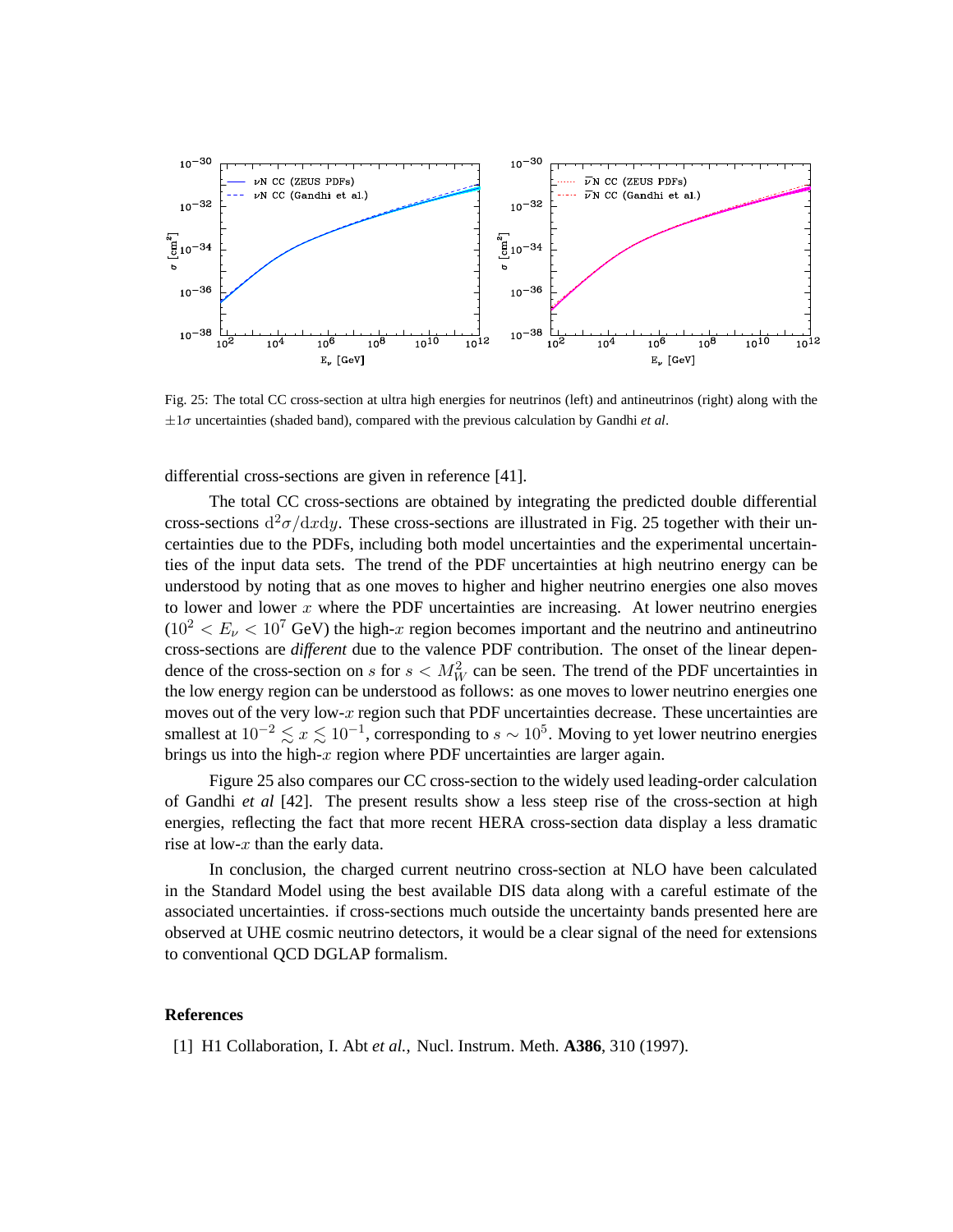- [2] ZEUS Collaboration, U. e. ZEUS-Collab., Holm, Status Report (unpublished), http://www-zeus.desy.de/bluebook/bluebook.html (1993).
- [3] P. D. B. Collins. Cambridge 1977, 445p.
- [4] V. N. Gribov, V. M. Shekhter, V. A. Kolkunov, and L. B. Okun, Sov. Phys. JETP **14**, 1308 (1962).
- [5] H1 Collaboration, S. Aid *et al.*, Z. Phys. **C69**, 27 (1995), arXiv:hep-ex/9509001.
- [6] ZEUS Collaboration, S. Chekanov *et al.*, Nucl. Phys. **B627**, 3 (2002), arXiv:hep-ex/0202034.
- [7] D. O. Caldwell *et al.*, Phys. Rev. Lett. **40**, 1222 (1978); HERA and COMPAS Groups Collaboration, S. I. Alekhin *et al.* CERN-HERA-87-01.
- [8] A. Donnachie and P. V. Landshoff, Phys. Lett. **B437**, 408 (1998), arXiv:hep-ph/9806344.
- [9] J. C. Collins and D. E. Soper, Ann. Rev. Nucl. Part. Sci. **37**, 383 (1987).
- [10] F. Halzen and A. D. Martin. New York, Usa: Wiley (1984) 396p.
- [11] V. N. Gribov and L. N. Lipatov, Sov. J. Nucl. Phys. **15**, 438 (1972); G. Altarelli and G. Parisi, Nucl. Phys. **B126**, 298 (1977); Y. L. Dokshitzer, Sov. Phys. JETP **46**, 641 (1977).
- [12] H. Collaboration, Preliminary Result H1prelim 07-007 (2007); Z. Collaboration, Preliminary Result ZEUS-prel 07-026 (2007).
- [13] H. Collaboration, Preliminary Result H1prelim 08-045 (2008); Z. Collaboration, Preliminary Result ZEUS-prel 08-003 (2008).
- [14] S. D. Ellis and D. E. Soper, Phys. Rev. **D48**, 3160 (1993), arXiv:hep-ph/9305266.
- [15] ZEUS Collaboration, S. Chekanov *et al.*, Nucl. Phys. **B765**, 1 (2007), arXiv:hep-ex/0608048.
- [16] H1 Collaboration, C. Adloff *et al.*, Eur. Phys. J. **C13**, 609 (2000), arXiv:hep-ex/9908059; ZEUS Collaboration, S. Chekanov *et al.*, Eur. Phys. J. **C21**, 443 (2001), arXiv:hep-ex/0105090.
- [17] E. A. Kuraev, L. N. Lipatov, and V. S. Fadin, Sov. Phys. JETP **44**, 443 (1976); I. I. Balitsky and L. N. Lipatov, Sov. J. Nucl. Phys. **28**, 822 (1978).
- [18] ZEUS Collaboration, S. Chekanov *et al.*, Eur. Phys. J. **C52**, 515 (2007), arXiv:0707.3093 [hep-ex].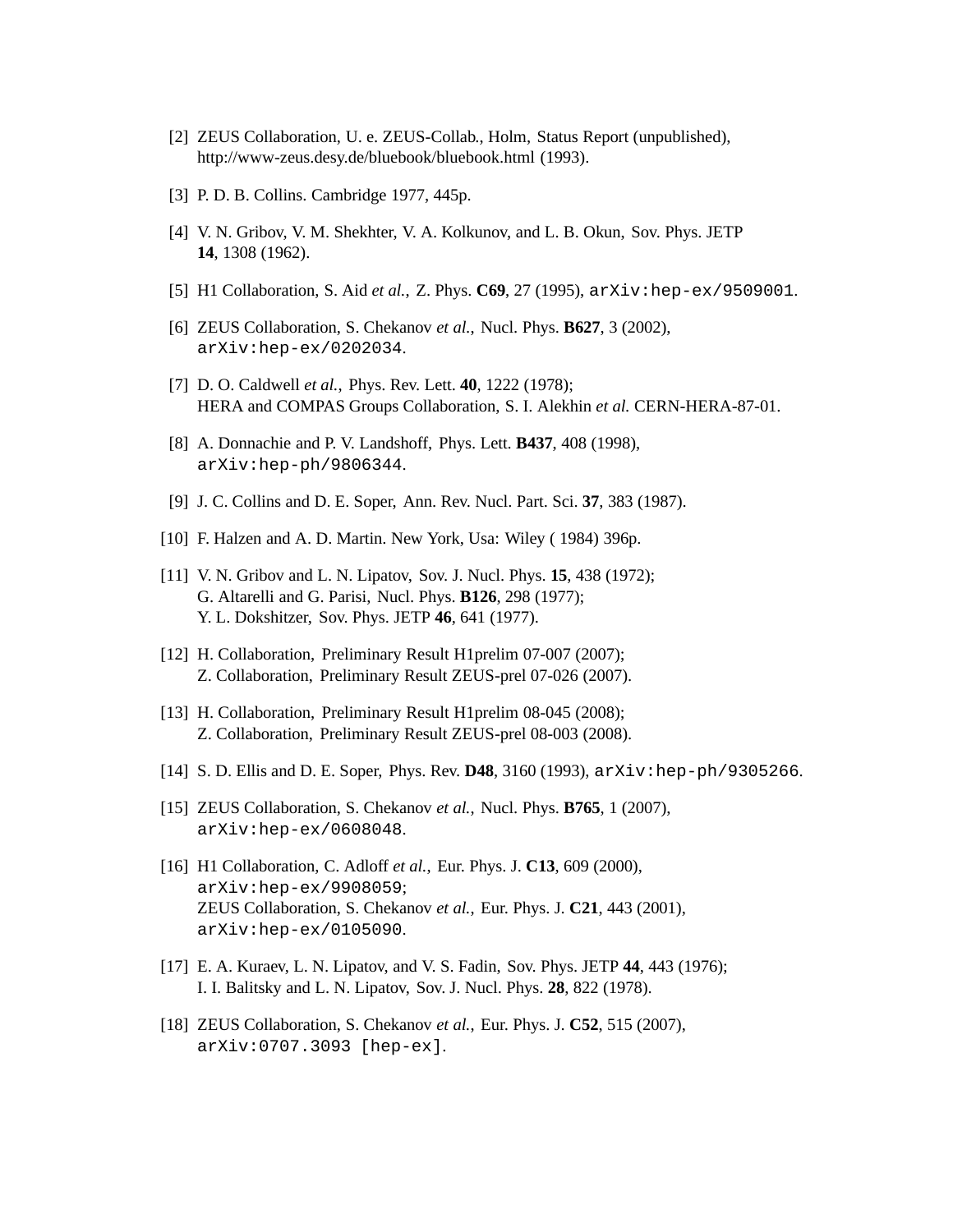- [19] H1 Collaboration, A. Aktas *et al.*, Eur. Phys. J. **C46**, 27 (2006), arXiv:hep-ex/0508055.
- [20] S. Catani and M. H. Seymour, Nucl. Phys. **B485**, 291 (1997), arXiv:hep-ph/9605323.
- [21] H. Jung and G. P. Salam, Eur. Phys. J. **C19**, 351 (2001), arXiv:hep-ph/0012143; H. Jung, Comput. Phys. Commun. **143**, 100 (2002), arXiv:hep-ph/0109102.
- [22] M. Ciafaloni, Nucl. Phys. **B296**, 49 (1988); S. Catani, F. Fiorani, and G. Marchesini, Nucl. Phys. **B336**, 18 (1990).
- [23] H. Jung, Comp. Phys. Commun. **86**, 147 (1995).
- [24] L. Lonnblad, Comput. Phys. Commun. **71**, 15 (1992).
- [25] H. Collaboration, Preliminary Result H1prelim 07-132 (2007); Z. Collaboration, Preliminary Result ZEUS-prel 07-025 (2007).
- [26] H. Collaboration, Preliminary Result H1prelim 08-031 (2008).
- [27] Z. Fodor, S. D. Katz, A. Ringwald, and H. Tu, Phys. Lett. **B561**, 191 (2003), arXiv:hep-ph/0303080.
- [28] HiRes Collaboration, R. Abbasi *et al.*, Phys. Rev. Lett. **100**, 101101 (2008), arXiv:astro-ph/0703099.
- [29] K.-H. Kampert, J. Phys. Conf. Ser. **120**, 062002 (2008), arXiv:0801.1986 [astro-ph].
- [30] H1 Collaboration, C. Adloff *et al.*, Eur. Phys. J. **C25**, 495 (2002), arXiv:hep-ex/0205078; ZEUS Collaboration, S. Chekanov *et al.*, Eur. Phys. J. **C34**, 255 (2004), arXiv:hep-ex/0312048.
- [31] J. D. Sullivan, Phys. Rev. **D5**, 1732 (1972); H. Holtmann, G. Levman, N. N. Nikolaev, A. Szczurek, and J. Speth, Phys. Lett. **B338**, 363 (1994); B. Kopeliovich, B. Povh, and I. Potashnikova, Z. Phys. **C73**, 125 (1996), arXiv:hep-ph/9601291; M. Przybycien, A. Szczurek, and G. Ingelman, Z. Phys. **C74**, 509 (1997), arXiv:hep-ph/9606294; A. Szczurek, N. Nikolaev, and J. Speth, Phys. Lett. **B428**, 383 (1998), arXiv:hep-ph/9712261.
- [32] H1 Collaboration, C. A. e. a. H1 Coll., Eur. Phys. J. **C6**, 587 (1999), arXiv:hep-ex/9811013; ZEUS Collaboration, J. B. e. a. ZEUS Coll., Nucl. Phys. **B596**, 3 (2001),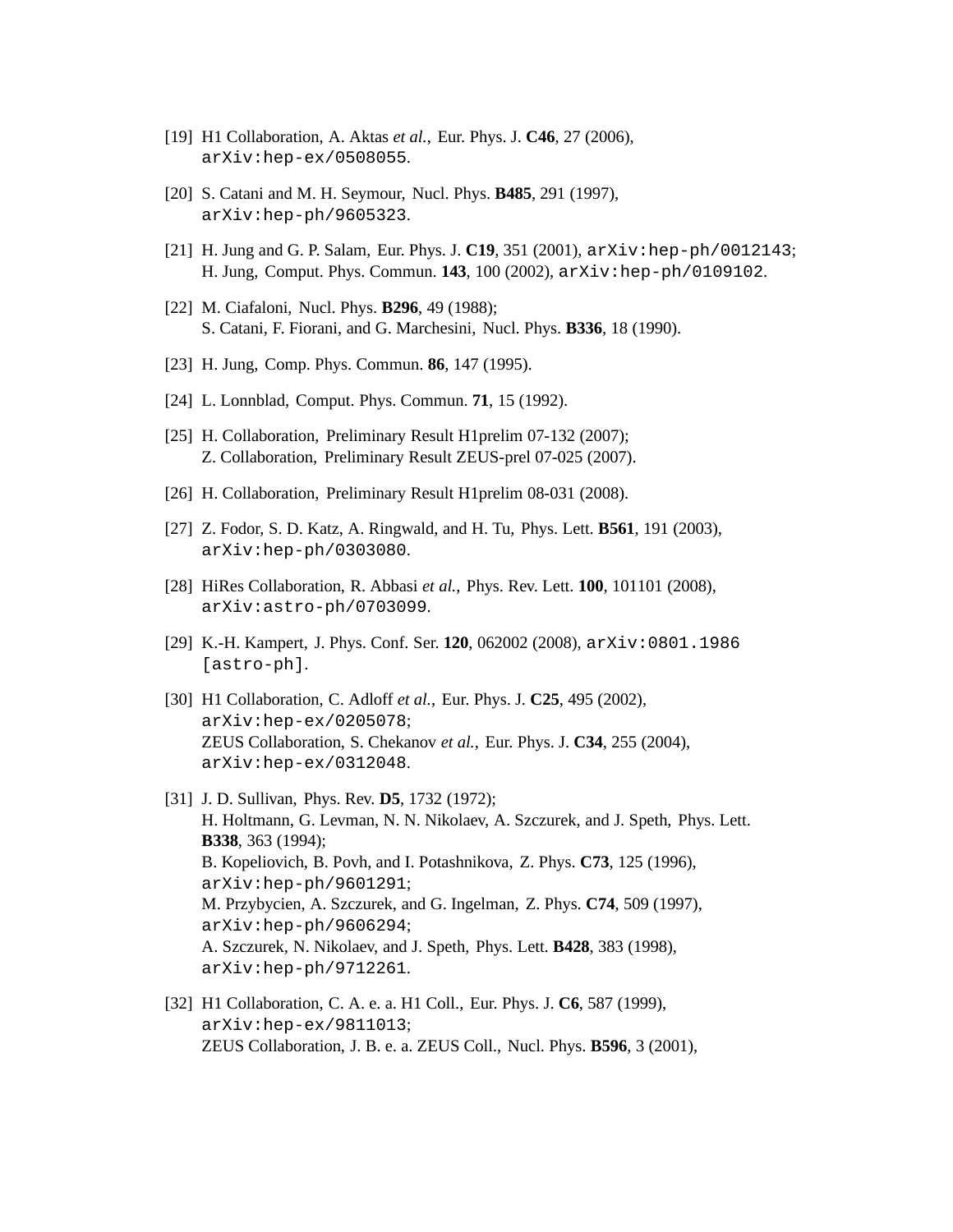arXiv:hep-ex/0010019; ZEUS Collaboration, S. C. e. a. ZEUS Coll., Nucl. Phys. **B637**, 3 (2002), arXiv:hep-ex/0205076; ZEUS Collaboration, S. C. e. a. ZEUS Coll., Phys. Lett. **B590**, 143 (2004), arXiv:hep-ex/0401017; ZEUS Collaboration, S. C. e. a. ZEUS Coll., Phys. Lett. **B610**, 199 (2005), arXiv:hep-ex/0404002; H1 Collaboration, A. A. e. a. H1 Coll., Eur. Phys. J. **C41**, 273 (2005), arXiv:hep-ex/0501074; ZEUS Collaboration, S. C. e. a. ZEUS Coll., Nucl. Phys. **B776**, 1 (2007), arXiv:hep-ex/0702028; F. A. e. a. H1 Coll., *Leading Neutron Production in DIS at HERA* . H1prelim-08-111, presented at ICHEP-08, Philadelphia, 2008.

- [33] H1 Collaboration, *Leading Neutron production in DIS at HERA* . H1-Preliminary-08-111, presented at ICHEP-2008, Philadelphia, 2008.
- [34] A.Bunyatyan and B.Povh, Eur. Phys. J. **A27**, 359 (2006), arXiv:hep-ph/0603235.
- [35] U. D'Alesio and H. J. Pirner, Eur. Phys. J. **A7**, 109 (2000), arXiv:hep-ph/9806321.
- [36] N. Nikolaev, J. Speth, and B. G. Zakharov, *Absorptive corrections to the one pion exchange and measurability of the small-x pion structure function at HERA*. Preprint KFA-IKP(TH)-1997-17, 1997. arXiv:hep-ph/9708290.
- [37] ZEUS Collaboration, S. C. e. a. ZEUS Coll., Nucl. Phys. **B658**, 3 (2003), arXiv:hep-ex/0210029.
- [38] LHCf Collaboration, O. Adriani *et al.*, JINST **3**, S08006 (2008).
- [39] H.-J. Drescher, Phys. Rev. **D77**, 056003 (2008), arXiv:0712.1517 [hep-ph].
- [40] ZEUS Collaboration, S. Chekanov *et al.*, Phys. Rev. **D67**, 012007 (2003), arXiv:hep-ex/0208023.
- [41] A. Cooper-Sarkar and S. Sarkar, JHEP **01**, 075 (2008), arXiv:0710.5303 [hep-ph].
- [42] R. Gandhi, C. Quigg, M. H. Reno, and I. Sarcevic, Phys. Rev. **D58**, 093009 (1998), arXiv:hep-ph/9807264.
- [43] R. S. Thorne and R. G. Roberts, Phys. Rev. **D57**, 6871 (1998), arXiv:hep-ph/9709442; R. S. Thorne, Phys. Rev. **D73**, 054019 (2006), arXiv:hep-ph/0601245.
- [44] J. Pumplin *et al.*, JHEP **07**, 012 (2002), arXiv:hep-ph/0201195; W. K. Tung *et al.*, JHEP **02**, 053 (2007), arXiv:hep-ph/0611254.